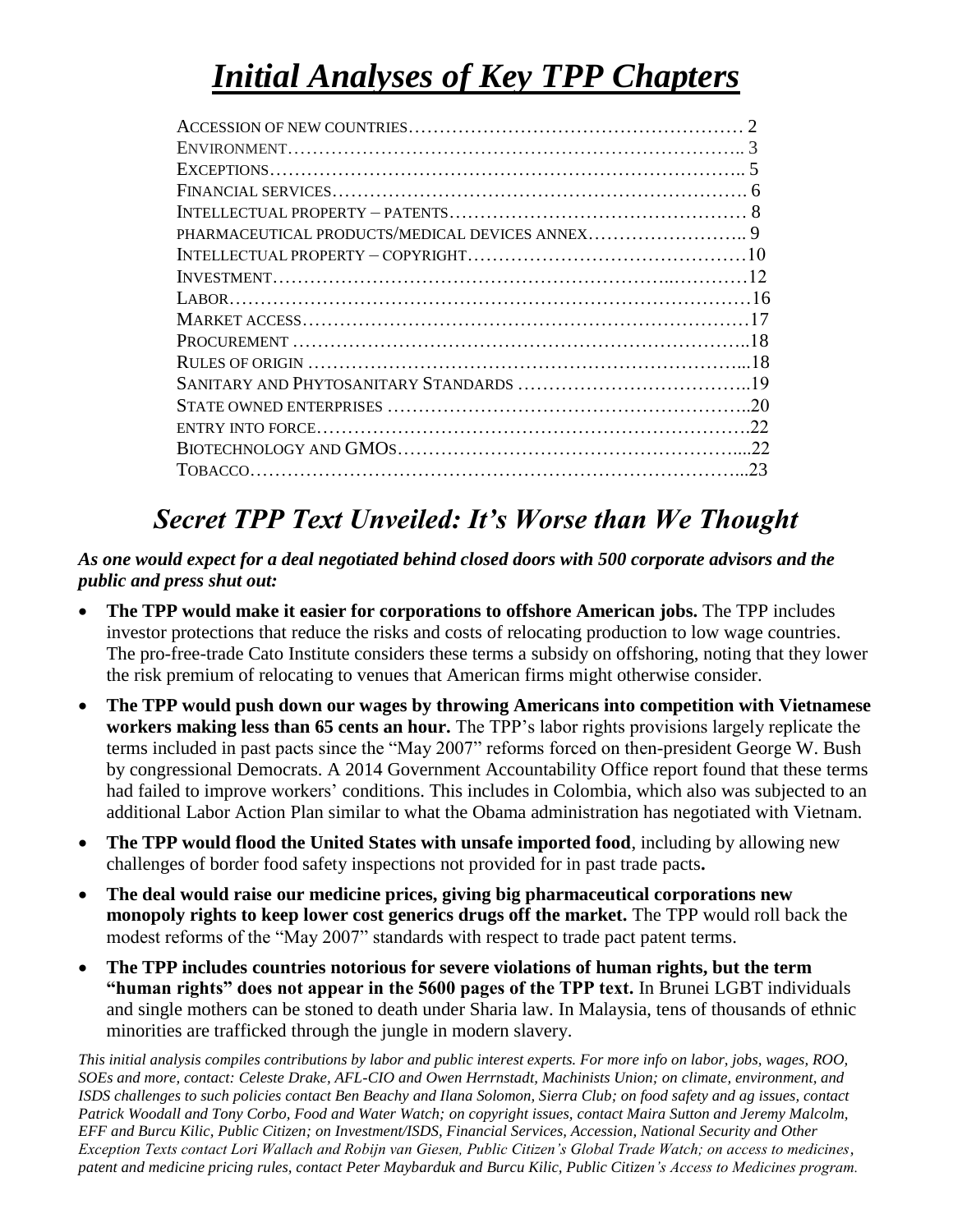#### **ACCESSION OF NEW COUNTRIES/ FINAL PROVISIONS CHAPTER: Congress Not Guaranteed A Meaningful Role in Docking/Accession Regime that Lets Not Just China, but Nations Beyond Pacific Rim Join**

- The TPP is open to be joined by any nation or separate customs territory that belongs to the Asian Pacific Economic Cooperation (APEC) Pacific Rim bloc *AND "such other State or separate customs territory as the Parties may agree…*" if the country is prepared to comply with the TPP's obligations and meet extra terms and conditions that may be required by existing signatories. (**Article 30.4.1)**
- **The executive branch alone gets to decide whether to initiate accession negotiations with a country seeking to join the TPP.** Congress would only be given any role in deciding whether negotiations about any country's prospective TPP accession *should even begin* if Congress explicitly requires this in legislation implementing the TPP. Absent such a requirement, under the TPP text the executive branch alone would decide for the United States. (**Article 30.4.3-4)** 
	- o The TPP text calls for establishment of a working group to negotiate the terms and conditions for a new country to join the TPP. The U.S. administration and any current TPP country can participate. The working group is considered to have agreed on terms if either all countries that are members of the working group have indicated agreement, or if a country that has not so indicated fails to object in writing within 7 days of the working group's consideration.
	- o Once this working group completes negotiating accession terms with a new country, it is to report to the "TPP Commission" with a recommendation for accession and terms. The Commission is the TPP governance body (Article 27.1) on which the executive branch represents the United States.
	- o The TPP Commission is deemed to have approved the terms if all countries agreed to the establishment of the working group in the first place or if a country that did not indicate agreement when the Commission considers the issue does not object in writing within seven days.
- **Congress would only be guaranteed a vote to approve new TPP entrants if such a congressional role is explicitly required in the U.S. legislation implementing the TPP.** A country's entry into TPP only goes into effect after "approval in accordance with the applicable legal procedures of each" existing TPP country and prospective new entrant. (**Article 30.4.1)** The World Trade Organization has similar accession rules, requiring approval by two-thirds of existing WTO members for a new country to join (Agreement Establishing the WTO, Article XII: Accession). **However, U.S. administrations have systematically denied Congress a role in approving new countries' admission to the WTO**  *unless changes to specific U.S. tariff lines or laws are required.*
	- o As with the TPP, at the WTO the United States government is represented by the executive branch. Congress has no vote on whether the United States approves new countries' admission to the WTO. Because a change to U.S. tariff policy was required, Congress voted on whether to grant China Permanent Most Favored Nation status in 2000 when it sought to join the WTO. But, before and after that successive **administrations have approved the WTO accessions of scores of countries that already enjoyed U.S. Permanent Most Favored Nation status and Congress had no say**. Yet admission of a country to the TPP, even if under the same terms and tariffs as current prospective signatories, is a major decision Congress must control.
	- o U.S. administrations also have systematically denied Congress a role in approving new WTO agreements, such as the WTO's Financial Services Agreement and Telecommunications Agreement using this logic: unless a U.S. law or tariff requires alternation, Congress has no role.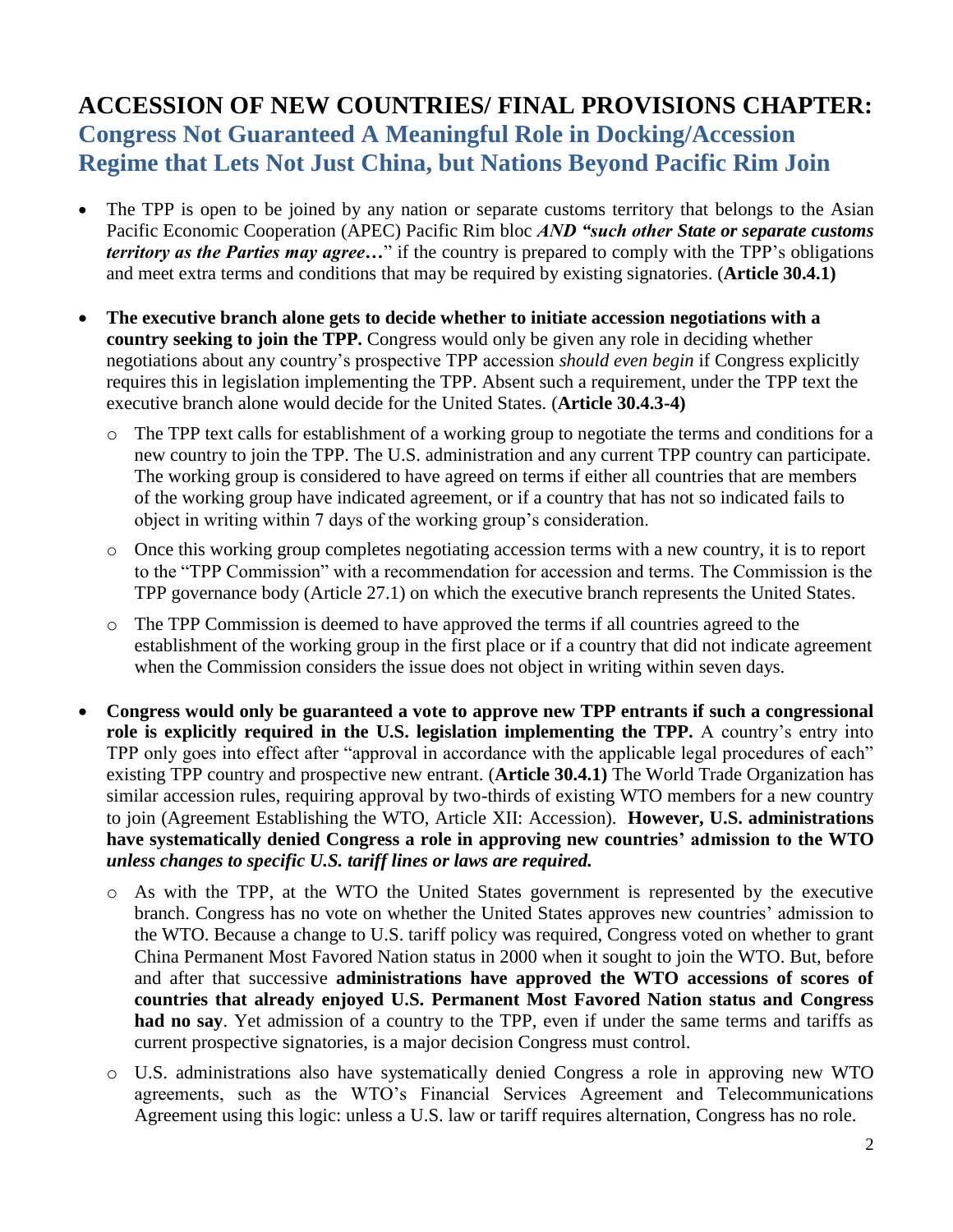A new country is considered a TPP member, subject to the terms and conditions approved in the Commission's decision, on the later date that either the new country deposits an instrument of accession indicating that it accepts the terms and conditions; or the date on which all existing TPP countries have sent notice that they have completed their respective applicable legal procedures. (Article 30.4.5) An administration factsheet states that the applicable U.S. legal procedures "would include Congressional notification before entering into negotiations with a potential new entrant, Congressional notification of intent to sign, consultation with Congress throughout the process, and final Congressional approval." Yet, in fact this is not the process that any administration has followed with respect to dozens of new countries entering the WTO, even including China for which Congress did have to vote to alter an existing U.S. statute. And, the administration factsheet makes clear that it would be the administration alone that would select new countries for TPP admission with the only obligation to Congress being notification of such a decision and the commencement of access talks.

#### **ENVIRONMENT CHAPTER: The TPP Would Increase Risks to Our Air, Water, and Climate**

- **Multilateral Environmental Agreements (MEAs) Rollback:** The TPP actually takes a step back from the environmental protections of all U.S. free trade agreements (FTAs) since 2007 with respect to MEAs. Past deals have required each of our FTA partners to "adopt, maintain, and implement laws, regulations, and all other measures to fulfill its obligations under" *seven* core MEAs. The TPP, however, only requires countries in the pact to "adopt, maintain, and implement" domestic policies to fulfill *one of the seven* core MEAs – the Convention on International Trade in Endangered Species of Wild Fauna and Flora (CITES). This regression violates:
	- o The bipartisan "May 2007" agreement between then-President George W. Bush and congressional Democrats:
	- o The minimum degree of environmental protection required under the Bipartisan Congressional Trade Priorities and Accountability Act of 2015, also known as "fast track;" and
	- o The minimum obligation needed to deter countries from violating their critical commitments in environmental treaties in order to boost trade or investment.
- **Weak Conservation Rules:** While the range of conservation issues mentioned in the TPP may be wide, the obligations – what countries are actually required to do – are generally very shallow. Vague obligations combined with weak enforcement, as described below, may allow countries to continue with business-as-usual practices that threaten our environment.
	- o Illegal Trade in Flora and Fauna: Rather than *prohibiting* trade in illegally taken timber and wildlife – major issues in TPP countries like Peru and Vietnam – the TPP only asks countries "to" combat" such trade. To comply, the text requires only weak measures, such as "exchanging information and experiences," while stronger measures like sanctions are merely listed as options.
	- o Illegal, Unreported, and Unregulated (IUU) Fishing: Rather than *obligating* countries to abide by trade-related provisions of regional fisheries management organizations (RFMOs) that could help prevent illegally caught fish from entering international trade, the TPP merely calls on countries to "endeavor not to undermine" RFMO trade documentation – a non-binding provision that could allow the TPP to facilitate increased trade in IUU fish.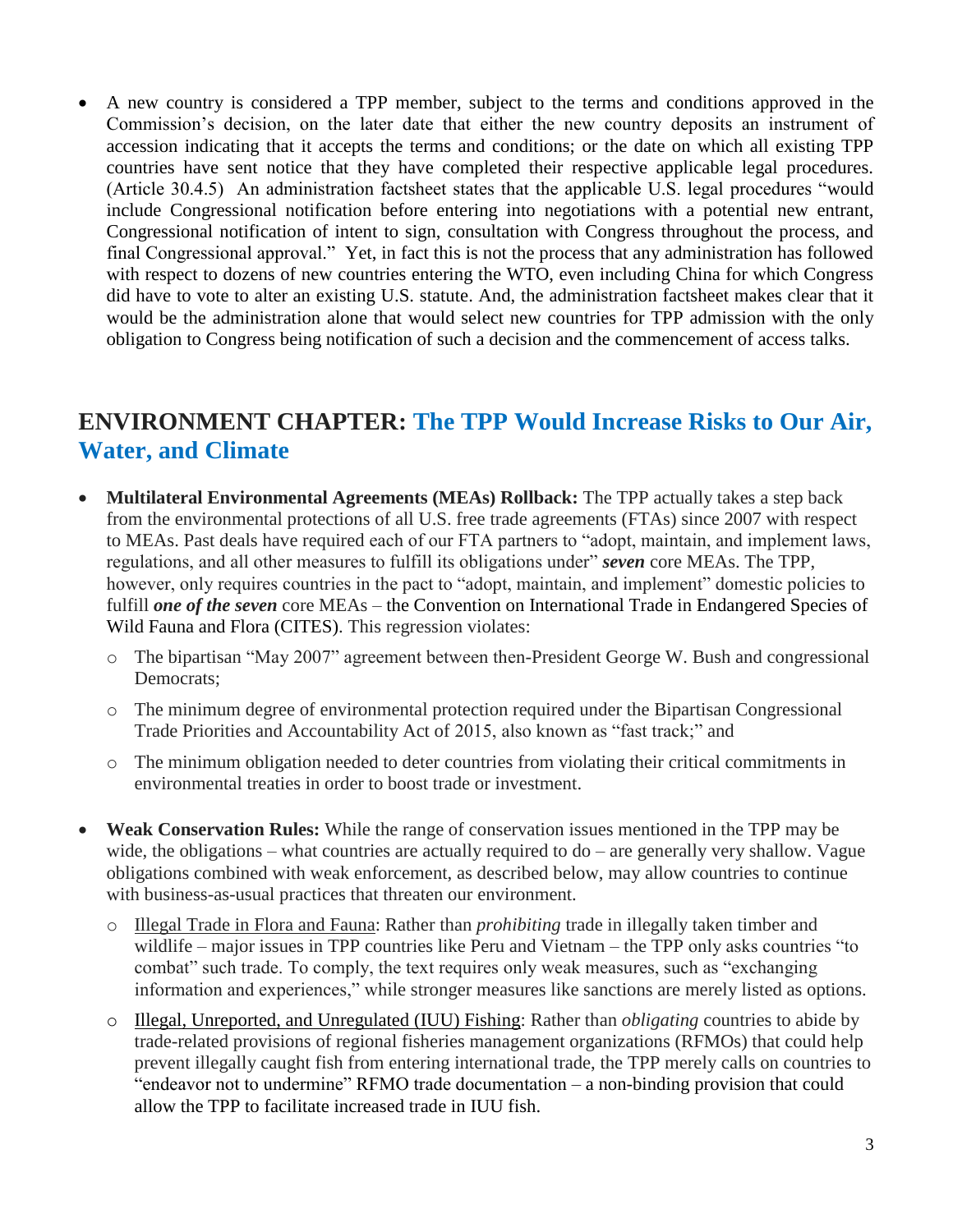- o Shark Finning and Commercial Whaling: Rather than *banning* commercial whaling and shark fin trade – major issues in TPP countries like Japan and Singapore – the TPP includes a toothless aspiration to "promote the long-term conservation of sharks…and marine mammals" via a nonbinding list of suggested measures that countries "should" take.
- **Climate Change Omission:** Despite the fact that trade can significantly increase climate-disrupting emissions by spurring increased shipping, consumption, and fossil fuel exports, the TPP text fails to even *mention* the words "climate change" or the United Nations Framework Convention on Climate Change – the international climate treaty that all TPP countries are party to.
- Lack of Enforcement: Even if the TPP's conservation terms included more specific obligations and fewer vague exhortations, there is little evidence to suggest that they would be enforced, given the historical lack of enforcement of environmental obligations in U.S. trade pacts. The United States has never once brought a trade case against another country for failing to live up to its environmental commitments in trade agreements – even amid documented evidence of countries violating those commitments.
	- o For example, the U.S.-Peru FTA, passed in 2007, included a Forestry Annex that not only required Peru "to combat trade associated with illegal logging," but included eight pages of specific reforms that Peru had to take to fulfill this requirement. The obligations were far more detailed than any found in the TPP environment chapter, and were subject to the same enforcement mechanism. But after more than six years of the U.S. – Peru trade deal, widespread illegal logging remains unchecked in Peru's Amazon rain forest. In a 2014 investigation, Peru's own government found that 78 percent of wood slated for export was harvested illegally. For years, U.S. environmental groups have asked the U.S. government to use the FTA to counter Peru's extensive illegal logging. Yet to date, Peru has faced no formal challenges, much less penalties, for violating its trade pact obligations. It is hard to imagine that the TPP's weaker provisions would be more successful in combatting conservation challenges.

#### **New Rights for Fossil Fuel Corporations to Challenge Climate Protections**

- o The TPP would undermine efforts to combat the climate crisis, empowering foreign fossil fuel corporations to challenge our environmental and climate safeguards in unaccountable trade tribunals via the controversial investor-state dispute settlement system.
- o The TPP's extraordinary rights for foreign corporations virtually replicate those in past pacts that have enabled more than 600 foreign investor challenges to the policies of more than 100 governments, including a moratorium on fracking in Quebec, a nuclear energy phase-out in Germany, and an environmental panel's decision to reject a mining project in Nova Scotia.
- o In one fell swoop, the TPP would roughly double the number of firms that could use this system to challenge U.S. policies. Foreign investor privileges would be newly extended to more than 9,000 firms in the United States. That includes, for example, the U.S. subsidiaries of BHP Billiton, one of the world's largest mining companies, whose U.S. investments range from coal mines in New Mexico to offshore oil drilling in the Gulf of Mexico to fracking operations in Texas.
- **Locking in Natural Gas Exports and Fracking:** The TPP's provisions regarding natural gas would require the U.S. Department of Energy (DOE) to automatically approve *all* exports of liquefied natural gas (LNG) to *all* TPP countries – including Japan, the world's largest LNG importer. This would: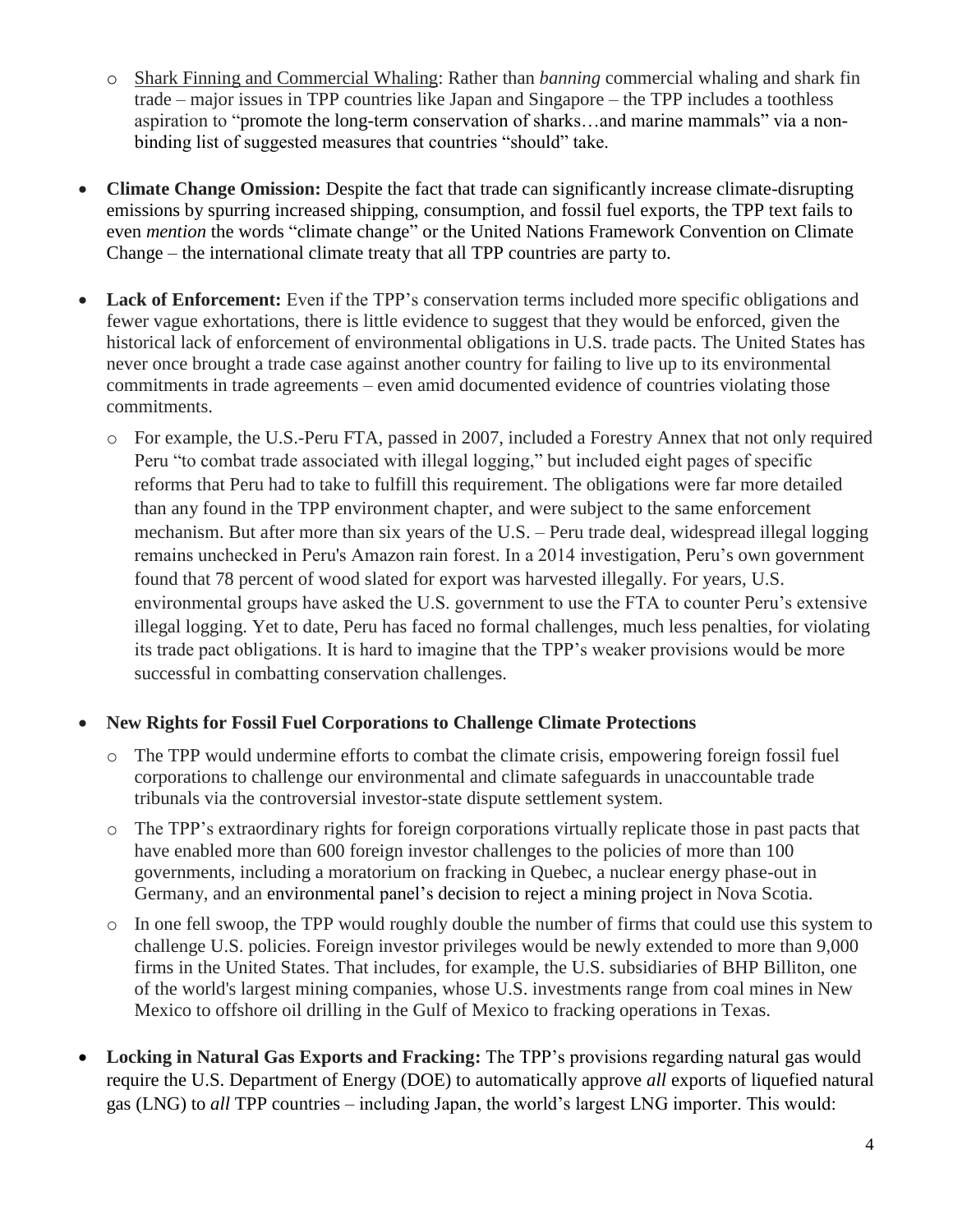- o Facilitate Increased Fracking: Increased natural gas production would mean more fracking, which causes air and water pollution, health risks, and earthquakes, according to a litany of studies.
- o Exacerbate Climate Change: LNG is a carbon-intensive fuel with significantly higher life-cycle greenhouse gas emissions than natural gas. LNG dependency spells more climate disruption.
- o Increased Dependence on Fossil Fuel Infrastructure: LNG export requires a large new fossil fuel infrastructure, including a network of natural gas wells, terminals, liquefaction plants, pipelines, and compressors that help lock in climate-disrupting fossil fuel production.

#### **EXCEPTIONS CHAPTER: National Security Exception Weakened, No New Safeguards for Environmental, Health, Human Rights Policies**

- **The final text reveals a significant roll back of the standard Security Exception that has been part of U.S. trade agreements over the past decade.** (See Article 29.2) Following a major port security concern relating to the U.S.-Oman Free Trade Agreement, U.S. trade pacts since have included a footnote making explicit that a country raising a national security defense for a policy that otherwise violates a trade pact obligation is empowered to determine in its sole discretion what are its essential security interests. While the language of the Security Exception in the TPP is otherwise identical to past U.S. pacts, the footnote has bene eliminated. Yet the footnote was inserted in past pacts to ensure that trade pact tribunals could not substitute their judgement for that of governments with respect to what policies were deemed "necessary for the fulfillment of its obligations with respect to the maintenance or restoration of international peace or security, or the protection of its own essential security interests." The footnote missing in the TPP text required: " For greater certainty, if a Party invokes Article 23.2 in an arbitral proceeding initiated under Chapter Eleven (Investment) or Chapter Twenty-Two (Institutional Provisions and Dispute Settlement), the tribunal or panel hearing the matter shall find that the exception applies."
- **The language touted as an "exception" to defend countries' health, environmental, and other public interest safeguards from TPP challenges is nothing more than a carbon copy of past U.S. free trade agreement language that "reads in" to the TPP several World Trade Organization (WTO) provisions that have already proven** *ineffective* **in more than 97 percent of its attempted uses in the past 20 years to defend policies challenged at the WTO.**
	- o In two decades of WTO rulings, Article XX of the WTO's General Agreement on Tariffs and Trade (GATT) and Article XIV of the WTO's General Agreement on Trade in Services (GATS **have only been successfully employed to actually defend a challenged measure in one of 44 attempts**. Incorporating the GATT/GATS "general exception" means TPP governments must clear a list of high hurdles to successfully use the "exception" to defend a challenged measure.
- **This ineffective general exception does not even apply in the case of Investor-State challenges. Indeed, the General Exception explicitly does not apply to the entire Investment chapter of the TPP.** Many other TPP countries demanded that the exception apply to ISDS cases, and leaked drafts of TPP text included such proposals. The U.S. government strenuously opposed such reforms. The exception language included in the investment chapter is circular, applying only to countries whose policies do not conflict with the other rules of the agreement.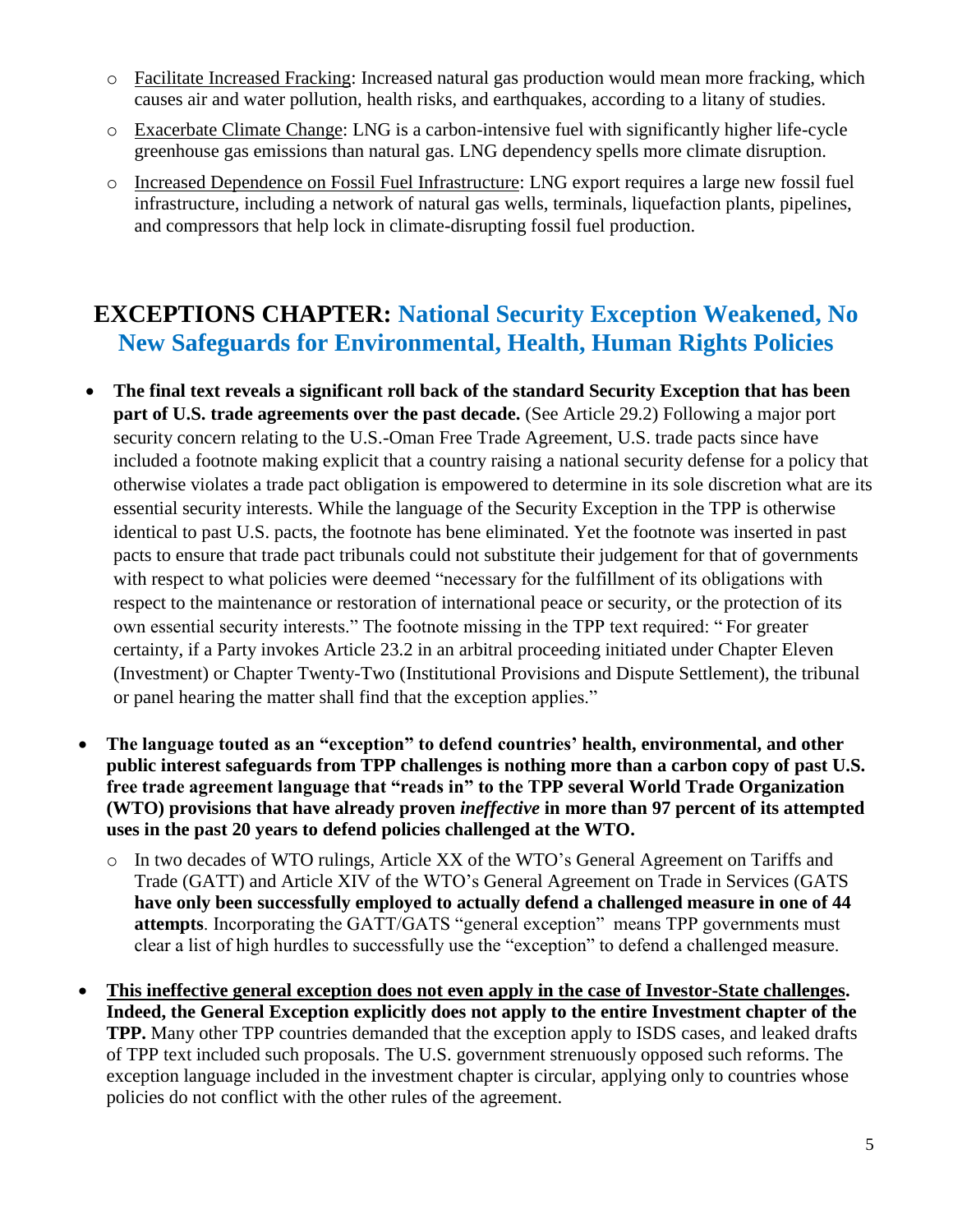# **FINANCIAL SERVICES CHAPTER:****First U.S. Pact Negotiated Since Global Financial Crisis Fails to Remedy Past Pacts' Deregulatory Terms and Grants Firms New Rights to Challenge Financial Policies**

Although the TPP is the first U.S. trade deal to be negotiated since the 2008 financial crisis that spurred a global recession, it would impose on TPP signatory countries the pre-crisis model of extreme financial deregulation that is widely understood to have spurred the crisis. After nearly six years of negotiations under conditions of extreme secrecy, the Obama administration has only now released the text of the controversial deal after it has been finalized and it is too late to make any needed changes. The TPP financial services and investment chapters provide stark warnings about the dangers of "trade" negotiations occurring without press, public or policymaker oversight.

- **Unlike Past Pacts, the TPP Would Empower Financial Firms to Use Extrajudicial Tribunals to Challenge Financial Stability Measures that Do Not Conform to their "Expectations."** The TPP's Financial Services chapter "reads in" Investment Chapter provisions that would grant multinational banks and other foreign financial service firms expansive new substantive and procedural rights and privileges not available to U.S. firms under domestic law to attack our financial stability measures. For the first time in any U.S. trade pact, the TPP would grant foreign firms new rights to attack U.S. financial regulatory policies in extrajudicial investor-state dispute settlement (ISDS) tribunals using the broadest claim: the guaranteed "minimum standard of treatment" (MST) for foreign investors. MST is the basis for almost all successful ISDS challenges of government policies under existing pacts. Past U.S. trade pacts allowed ISDS challenges of financial regulatory policies, but limited the substantive investor rights that applied to the Financial Services Chapter, and thus the basis for such attacks. The TPP explicitly grants foreign investors new rights (Article 11.2.2) to launch attacks on financial policies using the extremely elastic MST standard that ISDS tribunals regularly interpret to require compensation if a change in policy undermines an investors' expectations.
- **Despite the pivotal role that new financial products, such as toxic derivatives, played in fueling the financial crisis, the TPP would impose obligations on TPP countries to allow new financial products and services to enter their economies if permitted in other TPP countries.** (Article 11.7)
- **The TPP constrains signatory governments' ability to ban risky financial products, including those not yet invented, via rules designating a regulatory ban to be a 'zero quota' limiting market access and thus prohibited.** (Article 11.5) TPP rules also would jeopardize efforts to keep banks from becoming too big to fail and to firewall the spread of risk between financial activities.
- **The TPP would be the first U.S. pact to empower some of the world's largest financial firms to launch ISDS claims against U.S. financial policies. The TPP would greatly expand U.S. liability for ISDS attacks because currently these firms cannot resort to extrajudicial tribunals to demand taxpayer compensation for U.S. financial regulations.** Among the top banks in the world based in TPP countries are: Mitsubishi UFJ, Mizuho, ANZ, Commonwealth Australia, West Pac, National Australia Bank, Bank of Tokyo, Sumutomo, Royal Bank of Canada, and Toronto Dominion. These multinational firms own dozens of subsidiaries across the United States, any one of which could serve as the basis for an ISDS challenge against U.S. financial regulations if the TPP were to take effect. Under current U.S. pacts, none of the world's 30 largest banks may bypass domestic courts, go before extrajudicial tribunals of three private lawyers, and demand taxpayer compensation for U.S. financial policies. The TPP would allow foreign firms to challenge policies that apply to domestic and foreign firms alike and that have been reviewed and affirmed by U.S. courts. And not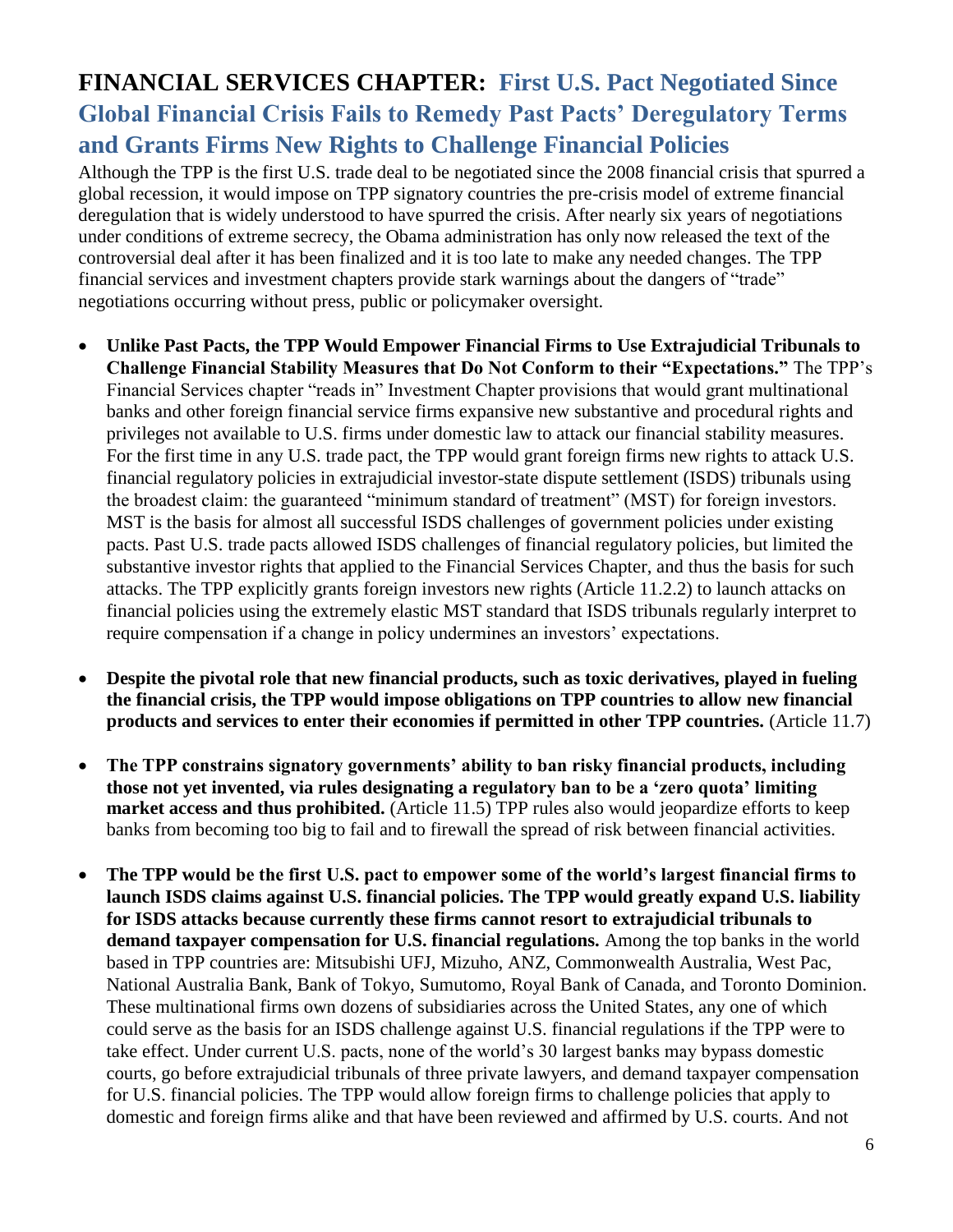only foreign financial firms but foreign subsidiaries of U.S. firms operating in TPP nations could demand taxpayer compensation for financial regulations and g regulatory actions. Meanwhile, the TPP would newly empower U.S. banks, four of which rank among the world's 30 largest, to launch ISDS claims against domestic financial regulations in TPP countries that do not already have an ISDSenforced pact with the United States (Australia, Brunei, Japan, Malaysia, New Zealand and Vietnam).

- **A provision touted as a "prudential filter" would fail to effectively safeguard financial policies from ISDS challenges under the TPP.** The provision (Article 11.11.1) states that if a foreign investor uses ISDS to challenge a government's financial measure, and if the government invokes a highly-contested provision for defending prudential measures, financial authorities from the challenged government and from the firm's home government, rather than the ISDS tribunal, will aim to determine whether the prudential defense applies (Article 11.22). *But if those officials cannot agree within 120 days, meaning officials from the challenging corporation's home country opt not to shut down their investor's claims, the decision goes back to the ISDS tribunal.*
- **The use of capital controls and other macro-prudential financial policies that regulate capital flows to promote financial stability are forbidden and subject to compensation demands by foreign corporations.** Like past U.S. free trade agreements (FTA), the TPP text requires that governments "shall permit all transfers relating to a covered investment to be made freely and without delay into and out of its territory" (Article 9.8). This obligation restricts the use of capital controls or financial transaction taxes, even as the International Monetary Fund, many prominent economists and world leaders have shifted from opposing capital controls to endorsing them as a tool for preventing or mitigating financial crises. Strong concerns about the TPP's ban on the use of such policies resulted in inclusion of a new "temporary safeguard" provision (Article 29.3) despite years of U.S. opposition. But unfortunately, the language that was ultimately agreed would not adequately protect governments' ability to regulate speculative, destabilizing capital flows. The safeguard is subject to a litany of constraining conditions, largely replicating the narrow GATS Article XII "Restrictions to Safeguard the Balance of Payments" terms. But, the TPP provision adds two *further* constraints: capital controls are subject to ISDS challenges as indirect expropriations. Thus, while the temporary safeguard may permit a TPP country to enact a capital control for a limited amount of time, the country may also be required to compensate a foreign investor if doing so results in a significant reduction in the value of an investment. There is no comparable obligation to compensate private investors in the GATS. And, in TPP capital controls "shall not apply to payments or transfers relating to foreign direct investment," a significant limitation. As a result, Chile, which has in place policies that allow long term limits on capital flows, had to negotiate for a separate carve-out of its policies so as to be able to preserve them.
- **The United States, unlike most other TPP countries, has chosen to subject sovereign debt restructuring to ISDS challenges.** An annex in the Investment Chapter seeks to ensure that disputes related to sovereign debt and sovereign debt restructuring are not subject to the full range of investment chapter disciplines (Annex 9-G). But a footnote states that the partial safeguards for sovereign debt restructuring "do not apply to Singapore or the United States." That is, were Singapore or the United States to negotiate a restructuring of its sovereign debt that applied equally to domestic and foreign investors, foreign investors alone would be empowered under the TPP to challenge the non-discriminatory restructuring before an ISDS tribunal, claiming violations of any of the broad substantive foreign investor rights provided by the TPP Investment Chapter.

These deregulatory rules were written under the advisement of Wall Street firms before the financial crisis. Some are included in one of the most extreme World Trade Organization (WTO) agreements *to*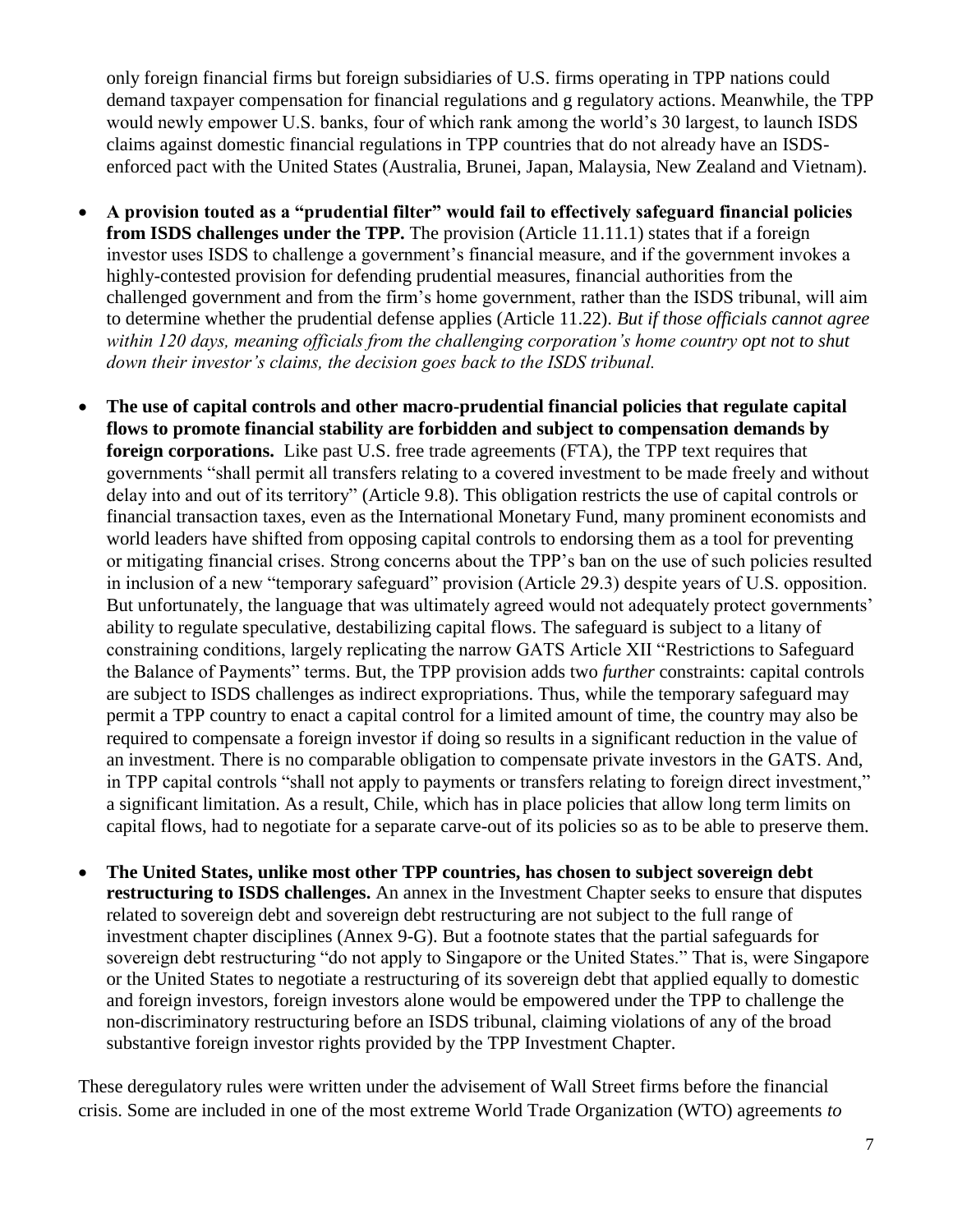*which most TPP nations are not signatories.* Rather than update these terms to reflect the post-crisis consensus on the importance of robust financial regulation, the TPP would expose an even wider array of financial stability measures to challenge as violations of the 1990s-era rules. With few exceptions, TPP governments have bound existing and future financial policies to these deregulatory rules, curtailing their policy space to respond to emerging financial products and risks if the deal takes effect.

### **INTELLECTUAL PROPERTY CHAPTER – PATENT PROVISIONS: TPP Rolls Back "May 10th Agreement" Reforms, Undermines Access to Medicines in Developing Countries**

- **The TPP does not conform to the "May 10" access to medicine reform standards, and it will harm access to medicines in developing countries. TPP provisions require patent term extensions and marketing exclusivity for new uses and forms of old drugs that clearly exceed the bounds of May 10 and will contribute to preventable suffering and death.** On May 10, 2007, Democratic leaders in the U.S. House of Representatives brokered a deal with the George W. Bush Administration designed in part to reduce the negative consequences of U.S. trade agreements for global access to medicines. The May 10 Agreement placed limits on the new monopoly powers that would be granted to pharmaceutical companies in trade agreements, including those with Peru and Panama. This would facilitate the continued generic competition on which many people depend for access to affordable medicine.
- **TPP Final Text vs. May 10th standard: In contrast to the TPP,** the May 10 standard made patent term extensions optional for pharmaceuticals and provided important limitations on data exclusivity rules for developing countries. There were no transition periods by which developing countries were expected to adopt the more pro-monopolistic rules that applied to developed countries.
	- o **Exclusivity**: Marketing and data exclusivity rules delay generic drug registration for a specified period of time by limiting the ability of generics manufacturers and regulatory authorities to make use of an originator company's data.
		- $\checkmark$  **May 10<sup>th</sup> standard**: Exclusivity normally runs for a five-year concurrent period, meaning that the clock runs on exclusivity from the date of first marketing in the United States or agreement territory. This expedites generic entry.
		- $\checkmark$  **TPP rule**: Exclusivity runs for a minimum five years. Countries must choose between offering an extra three years exclusivity for new uses, forms and methods of administering products, or five years exclusivity for new combination products. Only Peru may run the exclusivity clock by the concurrent period measurement. Other countries must provide at least five years exclusivity from date of marketing approval in their country, which may be considerably later than the first marketing approval, including cases that are purely a result of the pharmaceutical company moving slow to register a product in a developing country. Biologics exclusivity includes USTR insistence that countries adopt "other measures" toward providing a market outcome comparable to (presumably) eight years. A TPP Commission shall review the biologics exclusivity period, under likely industry pressure to lengthen it. Malaysia and Brunei will have an "access window," allowing them to foreclose marketing exclusivity if a company waits more than eighteen months to begin product registration.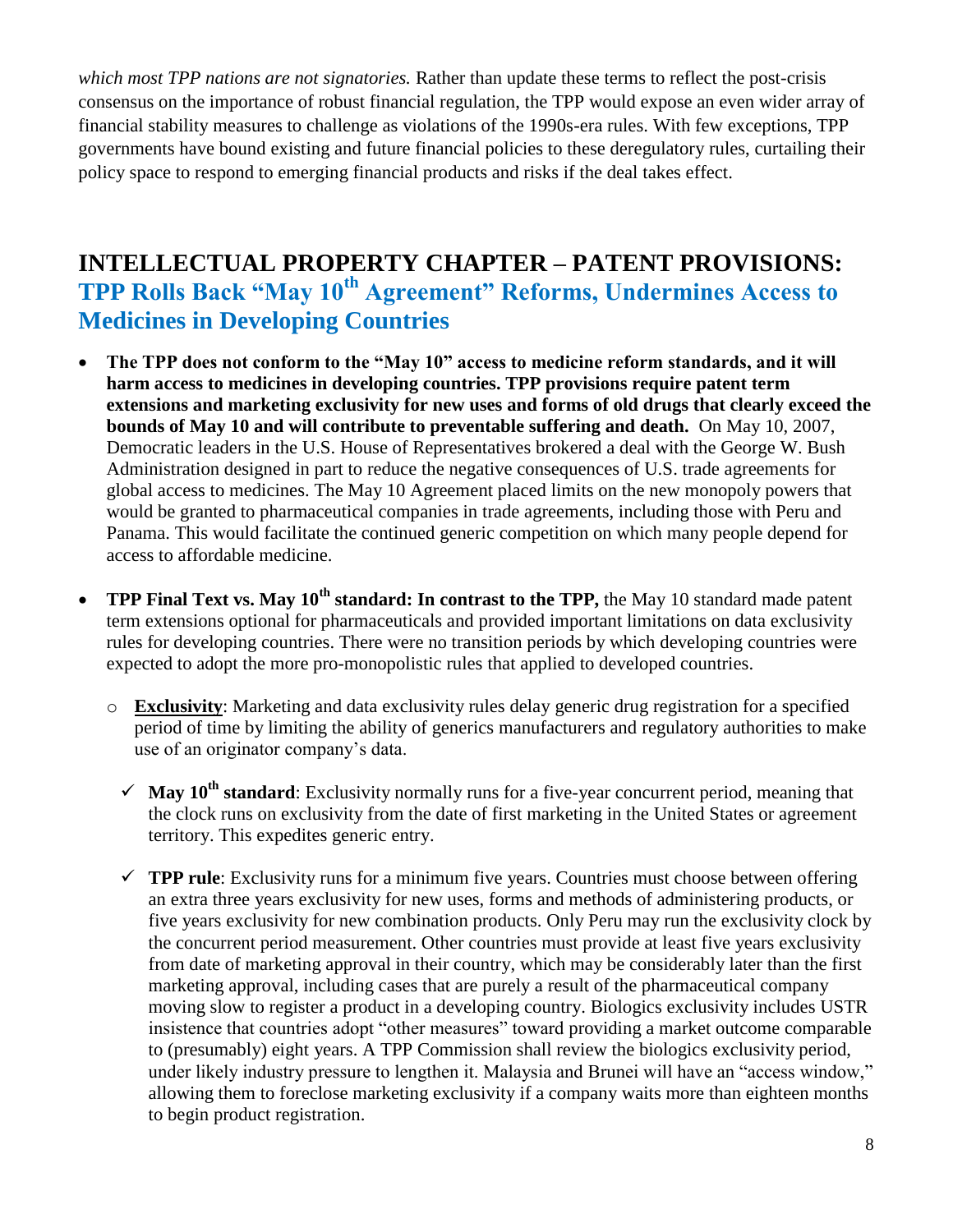- o **Patent Term Extensions**: Patent term adjustments (typically called extensions) significantly delay market entry of generic medicines and restrict access to affordable medicines. While they are allocated ostensibly for "delays" in regulatory review or patent prosecution, variance in review periods is a normal part of each system, and patent terms are not shortened when review proceeds more quickly than usual.
- $\checkmark$  **May 10<sup>th</sup> standard**: Patent extensions are optional. Countries may choose whether or not to make available patent term extensions for pharmaceuticals.
- $\checkmark$  **TPP rule**: Patent extensions are required for regulatory review periods or patent prosecution periods deemed "unreasonable" (regulatory review) or beyond a period of years (prosecution periods) – five years from application or three years from examination request.
- o **Transition Periods, Exemptions:** Undermining the core premise of the May 10 Agreement standard, the TPP would require developing countries to transition to the same patent rules that apply to developed countries. The transition periods are short and only apply to a few rules while the rest would apply immediately to all signatories. Some countries have negotiated exemptions from one or two TPP rules. But again, the rules are beyond the limits of May 10, and will apply to the rest of the TPP parties, including developing countries that may join this aspired "living agreement" in the future.
- o **Additional ways the TPP extends monopoly rights relative to the May 10 standard**: While the May 10 Agreement did not make express reference to patent evergreening or other intellectual property rules that can compromise access to medicines, many health advocates take the content of the U.S.-Peru Trade Promotion Agreement as the standard. That agreement did not, for example, require the grant of patents for new uses of old medicines. In contrast, the TPP does. This would allow pharmaceutical firms to "evergreen" their patents, maintaining a monopoly and high prices.
- **The most controversial TPP provision concerns biotech drugs, or biologics – medical products derived from living organisms – for which the pharmaceutical industry obtained new exclusivity periods.** Many TPP countries provided for no special exclusivity rights for such drugs. While TPP countries refused to agree to an automatic monopoly term longer than five years, USTR insisted on text that will allow the U.S. government to pressure and pull countries towards a longer period - eight or even more years of protection. The eight-year position is dangerous, will likely cost lives, and contravenes the May 10 Agreement. Since the text was released,, administration officials have stated explicitly that the deal requires more than five years of monopoly.

# **PHARMACEUTICAL PRODUCTS AND MEDICAL DEVICES ANNEX: Opportunities for Drug Firms to Contest Medicine Purchasing and Pricing Decisions**

 **The TPP "Annex on Transparency and Procedural Fairness for Pharmaceutical Products and Medical Devices," which sets rules that TPP country health authorities would be required to follow regarding pharmaceutical and medical device procurement and reimbursement, expressly names the Centers for Medicare & Medicaid Services (CMS) as covered by its text.** "…with respect to CMS's role in making Medicare national coverage determinations." Medicare's national coverage determinations include whether Medicare Part A and Part B will pay for an item or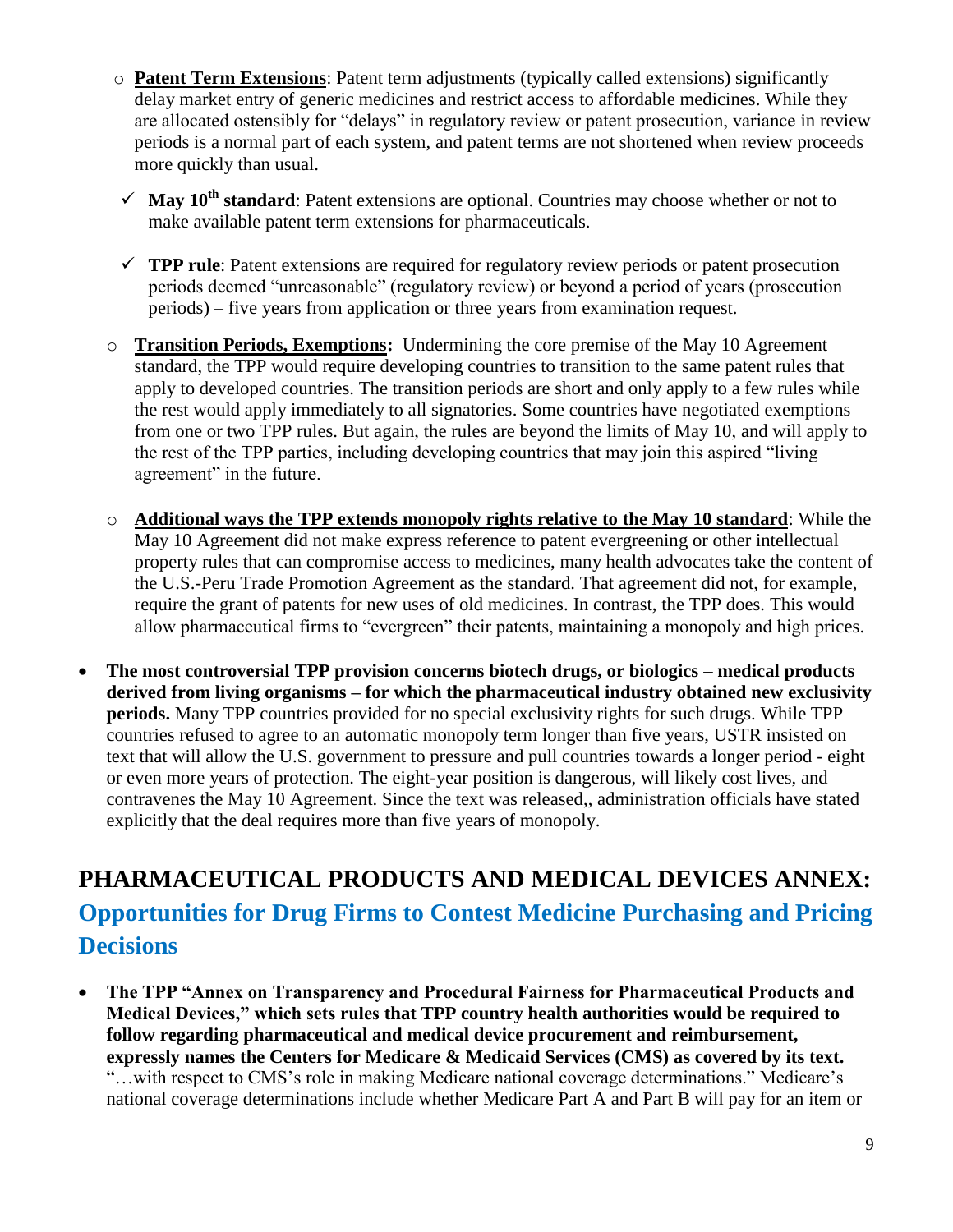service. Among other things, Part A and B cover drugs administered in a hospital or a physician's office, and durable medical equipment

- **Under the TPP CMS determinations would be subject to a series of procedural rules and principles, the precise meaning of which are not clear and perhaps not knowable.** Pharmaceutical companies could attempt to exploit the general language of the Annex to mount challenges to Medicare and health programs in many TPP negotiating countries. The Annex may potentially constrain future policy reforms, including the ability of the U.S. government to curb rising and unsustainable drug prices.
- **The Office of the United States Trade Representative (USTR) claims that Medicare today is fully compliant with the proposed provisions of the TPP. Yet the ambiguous language of the TPP leaves our domestic healthcare policies vulnerable to attack by drug and device manufacturers**. For example:
	- o Could companies use the Annex to compel Medicare to cover expensive products without a corresponding benefit to public health? Medicare reimbursement is limited to products that are "reasonable and necessary" for treatment. But the TPP "recognize[s] the value" of pharmaceutical products or medical devices through the "operation of competitive markets" or their "objectively demonstrated therapeutic significance," regardless of whether there are effective, affordable alternatives.
	- o The TPP also requires countries to make available a review process for healthcare reimbursement decisions. Medicare national coverage determinations allow for appeals, but only in a limited set of circumstances. Might this conditional appeal process be construed as insufficient, if companies argue the TPP grants them an unconditioned right to review?
	- o The TPP mandates that parties provide opportunities for applicants to comment on reimbursement considerations "at relevant points in the decision-making process." Though Medicare national coverage determinations allow for comments in certain stages of the process, these determinations may be vulnerable to legal challenge depending on the construction of "relevant points."
- **In addition to its application to Medicare Part A and B, the Annex would apply to any future efforts related to national coverage determinations by the CMS, including potential Medicare Part D reforms.** In response to soaring drug coasts, advocates have increasingly called on the government to enable the Secretary of Health and Human Services to negotiate the price of prescription drugs on behalf of Medicare beneficiaries. Vital to this reform would be the establishment of a national formulary, which would provide the government with substantial leverage to obtain discounts. The development of such a national formulary would be subject to the requirements of the TPP. These procedural requirements would pose significant administrative costs, enshrine greater pharmaceutical company influence in government reimbursement decision-making and reduce the capability of the government to negotiate lower prices.
- **Inclusion of Annex Could Bolster Case of a Pharmaceutical Company Suing the U.S.. Under the TPP's ISDS Regime. A** foreign pharmaceutical company that has launched an investor-state suit against a government for a reimbursement decision could use the Annex to demonstrate the basis for establishing legitimate expectations for certain treatment that a government decision has frustrated.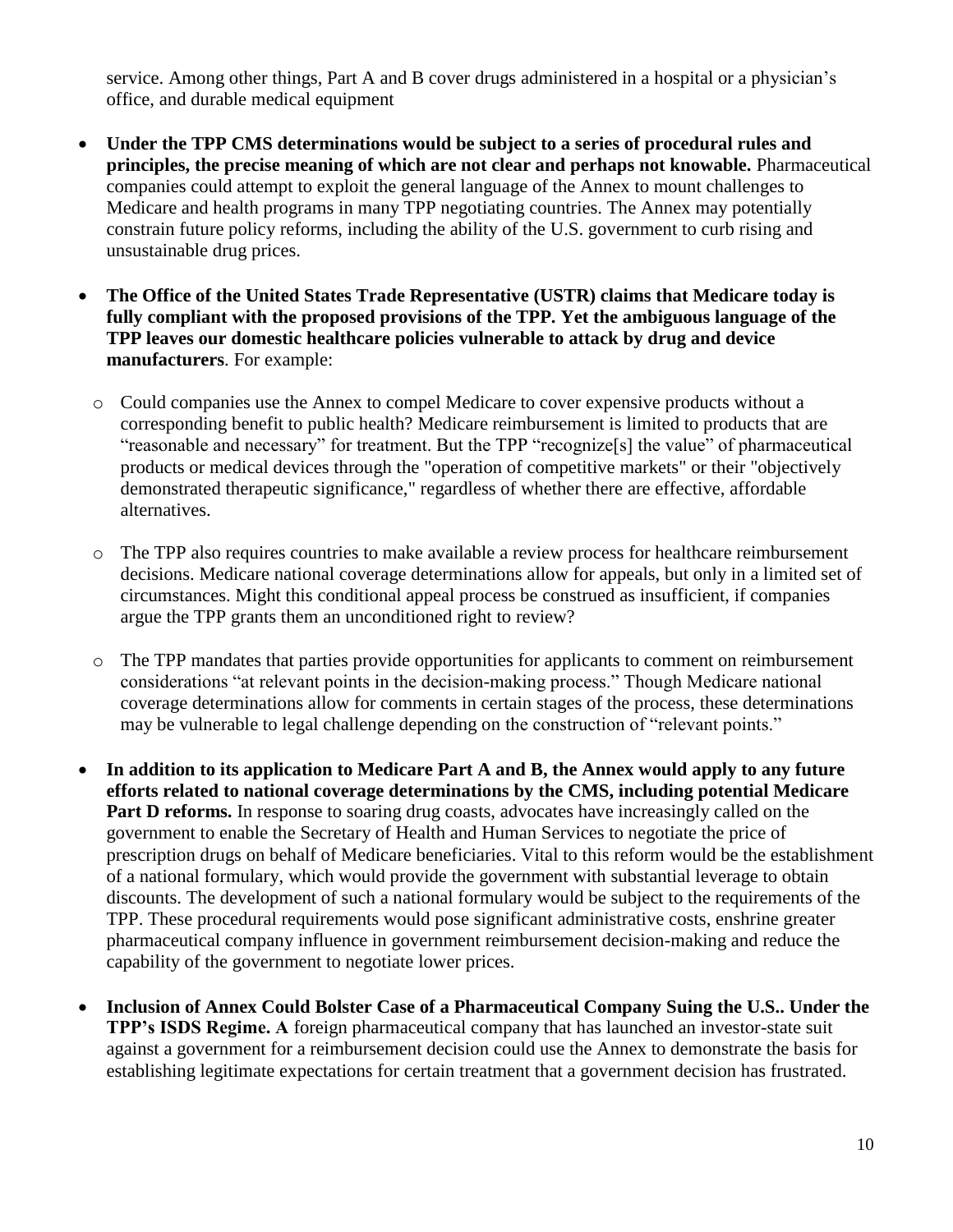### **INTELLECTUAL PROPERTY - COPYRIGHT PROVISIONS: Undermines Internet Freedom, Privacy By Tipping Balance Away from Users and Public Interest**

- **The final TPP text threatens to lock United States into its current broken copyright rules that undermine access to knowledge, creativity, and autonomy over digital devices and content, and the TPP will export these rules around the world.**
- **TPP copyright provisions will create even more legal uncertainty over the right of anyone to tinker with their devices that contain software or digital content.**
- **Communities that will be most adversely affected: students, teachers, librarians, archivists, researchers, hobbyists, students, journalists and whistleblowers.**
- **Fair use is left out of the TPP**: Instead, there are weak provisions on upholding the public interest. There is no binding requirement that signatory countries enact necessary safety valves to copyright's restrictions. This further tips the balance away from public interest concerns and towards the interests of rightsholders, undermining general rights to access knowledge and participate in and comment on existing cultural works.
- **Expansion of excessive copyright terms**: t**he TPP extends copyright terms for six of the 12 negotiating countries by another 20 years.** This comes as a huge cost for public access to culture, while there has been no empirical evidence that this incentivizes the creation of creative works. This eats away at the public domain, which is critical as a cultural commons from which people can adapt and build upon existing works. This would exacerbate the orphan works problem, where works whose authors has deceased or have gone missing become difficult or nearly impossible to find or access.
- o **Bans tinkering with software and digital devices**: Digital rights management (DRM), also known as technological protection measures, is encryption that comes on an increasing number of digital devices and content. DRM is designed to restrict their owner from tampering with or changing the underlying product. The TPP prohibits the circumvention of DRM and criminalizes those who share the knowledge or tools to do so. Such provisions impact people's ability to tinker with or repair their own phones, video game counsels, computers, and increasingly on everyday machines like kitchen appliances and cars. Similar prohibitions against the removal of rights management information are also enforced, making life more difficult for those who quote, reference or sample existing works.
- **Heavy-handed criminal enforcement and civil damages**: Countries will be compelled to enact or maintain high penalties and damages that are grossly disproportionate to the actual loss to the rightsholders. It also empowers law enforcement to seize or destroy "materials or implements" used in the alleged infringing activity. Excessive penalties lead to a chilling effect on innovators and everyday people who wish to try and access or use existing copyrighted works. This could lead to a family's home computer becoming seized simply because of its use in sharing files online, or for ripping Blu-Ray movies to a media center.
- o **Dangerously vague, severe punishment for trade secrets revelations**: Provisions criminalize anyone who gain access to or disclose a trade secret held in a computer system. There are no exceptions for cases where the disclosed information may serve the public interest. This could be used to criminalize investigative journalists or whistleblowers who reveal corporate wrongdoing through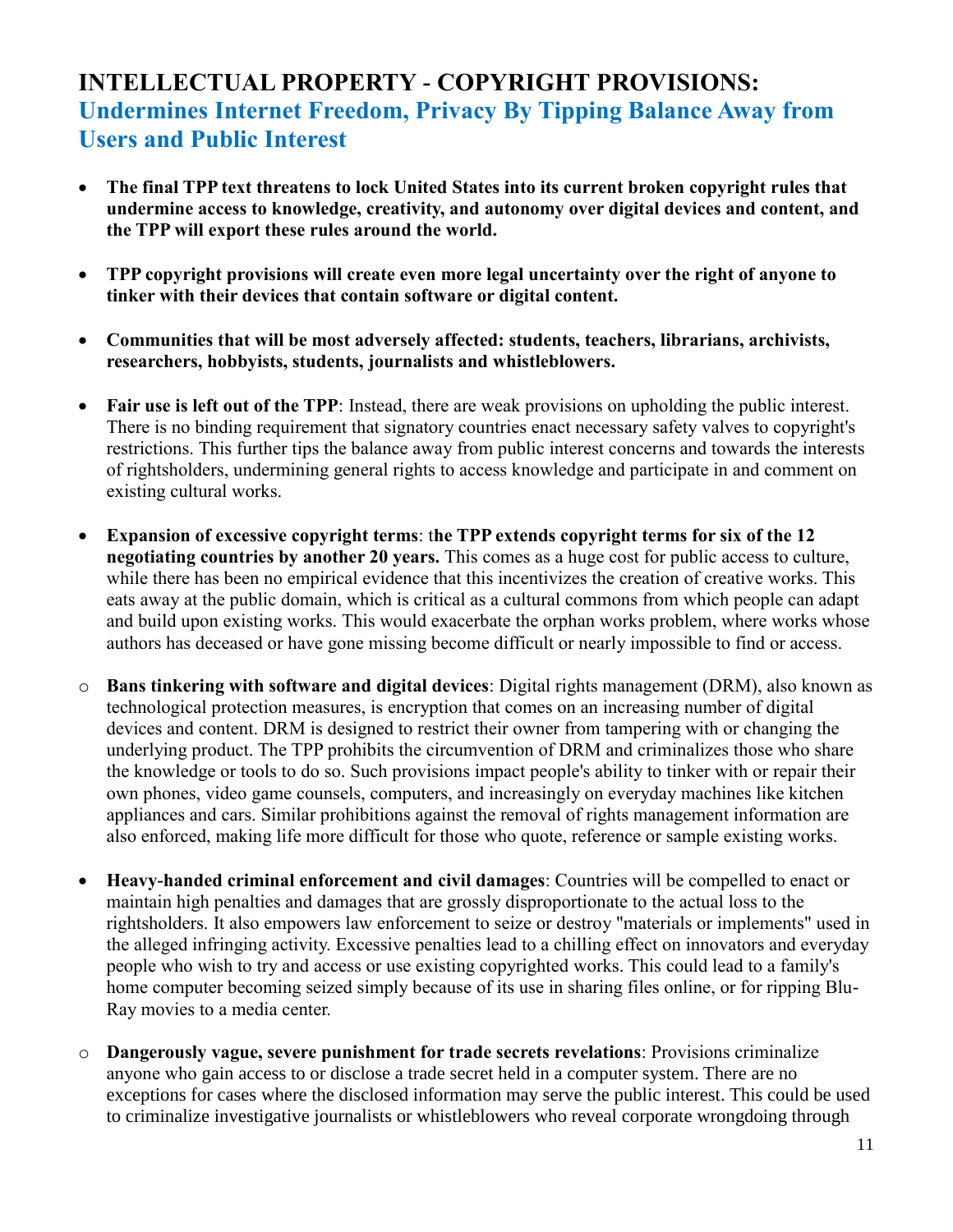any online or digital means. Such provisions echo the draconian Computer Fraud and Abuse Act law in the U.S.

- **Undermining online privacy and helping trademark owners to seize domains**: The U.S. has repeatedly committed to an open, multi-stakeholder model of Internet governance for domain name policy; yet the TPP undermines this by requiring countries to provide databases of contact information of domain name registrants, and to adopt an extrajudicial system for resolving disputes over domain names that privileges trademark owners over users. This means owners of websites would be unable to shield themselves from identity thieves, scammers, harassers, and copyright and trademark trolls. It also overrides the bottom-up processes that TPP countries have evolved to manage their own processes for resolving domain name disputes.
- o **Further enforcing rules that enable censorship by copyright takedown**: The United States already has a system for dealing with infringement allegations of live online content—the copyright holder sends a notice to the website or platform, and the service must remove it immediately and enable the user to contest the takedown. The burden of proof is on the user to show that their use of the work is not infringing. Provisions requiring ISPs to take measures to combat infringement may compel increasing use of algorithms or "bots" to scan works for its inclusion of copyrighted content, where even non-infringing uses of works (such as when it is a fair use) are taken down from the Internet. Overall, it incentivizes web platforms to take down content in order to avoid liability, despite legality of the contested content.

#### **INVESTMENT CHAPTER: Expanded List of Policies Exposed to Attack by 9,200 Foreign Firms Newly Empowered to Use ISDS Against the U.S.**

- **Contrary to administration claims that the TPP's Investment Chapter would limit the uses and abuses of the controversial investor-state dispute settlement (ISDS) regime, much of the text replicates, often word-for-word, the most provocative terms found in past U.S. ISDS-enforced pacts.** Worse, **the** TPP would expand the controversial ISDS regime that elevates individual foreign investors to equal status with the 12 sovereign governments signing the deal. Many fixes and reforms included in a 2012 leaked draft version of the Investment Chapter have been eliminated. The final TPP text does include some new verbiage seemingly designed to counter the growing political blow back against ISDS. While the tone is different in some provisions, in practice the TPP's binding legal language does not constrain ISDS tribunals from making ever-expanding interpretations of the rights countries owe foreign investors and thus the compensation they can be ordered to pay foreign firms.
- **Contrary to Fast Track negotiating objectives, the TPP would grant foreign firm greater rights that domestic firms enjoy under U.S. law and in U.S. courts.** One class of interests – foreign firms – could *privately enforce* this public treaty by **skirting domestic laws and courts** to challenge U.S. federal, state and local decisions and policies on grounds not available in U.S. law and do so before extrajudicial tribunals authorized to order payment of unlimited sums of taxpayer dollars. Under the TPP, compensation orders could include the "expected future profits" a tribunal surmises that an investor would have earned in the absence of the public policy it is attacking.
- **TPP would expand U.S. ISDS liability by widening the scope of domestic policies and government actions that could be challenged**. *For the first time in any U.S. free trade agreement*: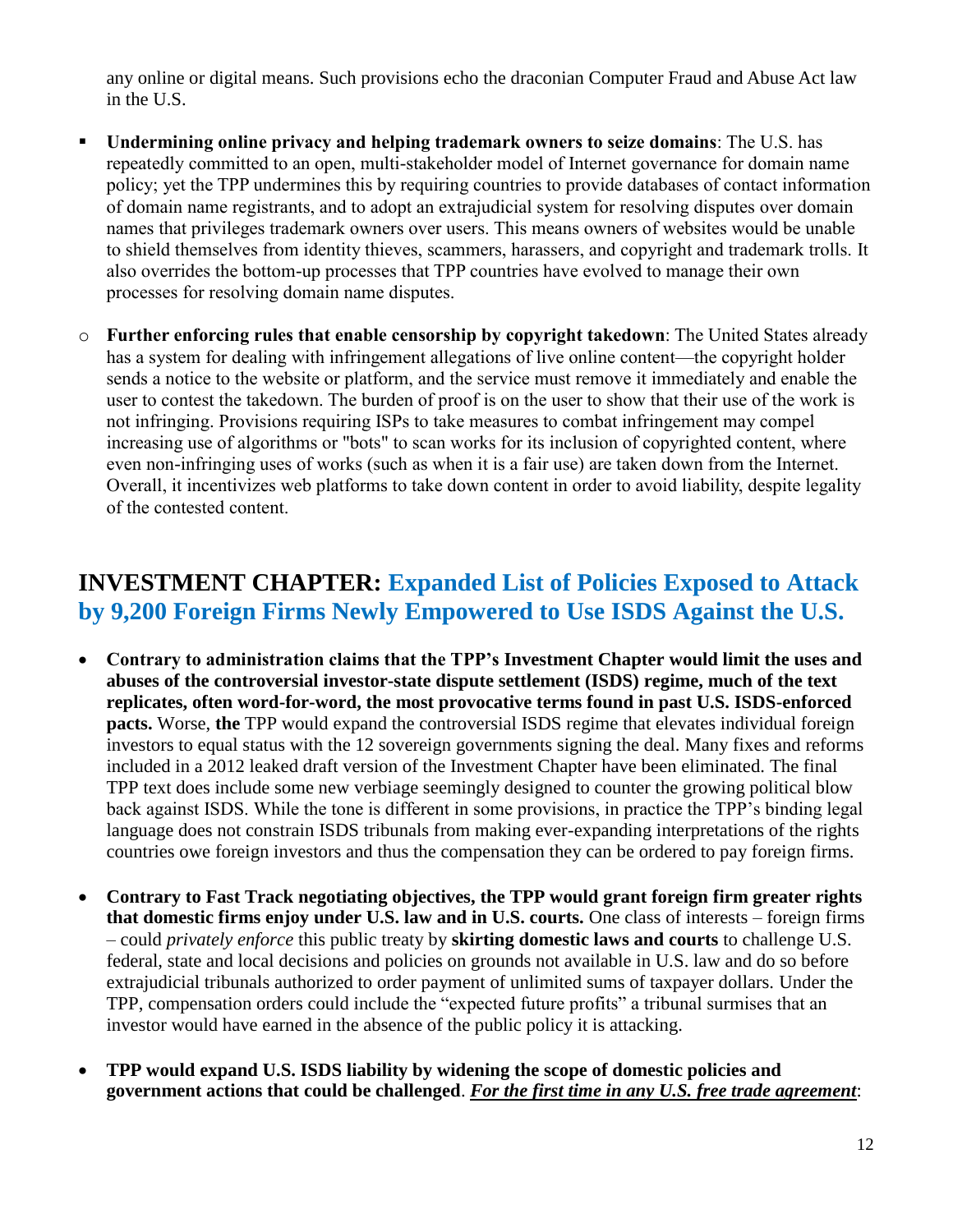- o **The provision used in most successful investor compensation demands would be extended to challenges of financial regulatory policies.** The TPP would extend the "minimum standard of treatment" obligation to the TPP Financial Services Chapter's terms, allowing financial firms to challenge policies as violating investors' "expectations" of how they should be treated. The "safeguard" that the U.S. Trade Representative (USTR) claims would protect such policies repeats an ambiguously written World Trade Organization (WTO) provision that has not been accorded significant deference in the past.
- o **Pharmaceutical firms could use TPP to demand cash compensation for claimed violations of World Trade Organization rules on creation, limitation or revocation of intellectual property rights**. Currently, WTO rules are not privately enforceable by investors.
- **With Japanese, Australian and other firms newly empowered to launch ISDS attacks against the United States, the TPP would** *double* **U.S. ISDS exposure.** M**ore than 1,000 additional corporations in TPP nations, which own more than 9,200 subsidiaries here, could newly launch ISDS cases against the United States.** Currently, under ALL existing U.S. investor-state-enforced pacts, about 9,500 U.S. subsidiaries for foreign firms have such powers. Almost all of the 50 past U.S. ISDS-enforced pacts are with developing nations with few investors here. That is why the United States has managed largely to dodge ISDS attacks to date. But, the TPP would subject U.S. policies and taxpayers to an unprecedented increase in ISDS liability at a time when the types of policies being attacked and the number of ISDS case are surging. Just 50 known cases were launched in the regime's first three decades combined while about 50 claims were launched in *each* of the last four years.
	- o **The TPP also would newly empower more than 5,000 U.S. corporations to launch ISDS cases against other signatory governments on behalf of their more than 19,000 subsidiaries in those countries.** (These are firms not already directly covered by an ISDS-enforced pact between the United States and other TPP governments.)
- **U.S. negotiators succeeded in pressuring other TPP nations to empower foreign investors to bring certain sensitive contract disputes with TPP signatory governments to ISDS tribunals, instead of resolving such matters in domestic courts.** This includes disputes with the federal government about natural resource concessions, government procurement projects for construction of infrastructure projects and contracts relating to the operation of utilities. **TPP ISDS tribunals would not meet standards of transparency, consistency or due process common to TPP countries' domestic legal systems or provide fair, independent or balanced venues for resolving disputes**. (Section B) *Contrary to claims that the process was "reformed":*
	- o **TPP tribunals would still be staffed by three private sector attorneys allowed to rotate between acting as "judges" and as advocates for investors** launching cases. Such dual roles would be deemed unethical in most legal systems.
	- o **The TPP text has no requirement for tribunalists to be independent or impartial.** Rather, the text relies on weak impartiality rules set by the arbitration venues themselves.
	- o **The text does not include new conflict of interest rules for tribunalists.** TPP negotiators punted a so-called "Code of Conduct" for ISDS tribunalists to a side agreement to be created and put in place before the pact goes into effect (Article 9.21.6). Whether such rules will be effective with respect to tribunalists' direct conflicts of interest is an open question. It seems improbable that Congress and the public will get to evaluate the rules and how enforceable they will be before votes to approve the pact. However, even if the Code of Conduct were to stop the outrageous practice of lawyers with direct financial interests in the companies and issues involved being allowed to serve as "judges," the TPP text does not address the bias inherent in the ISDS system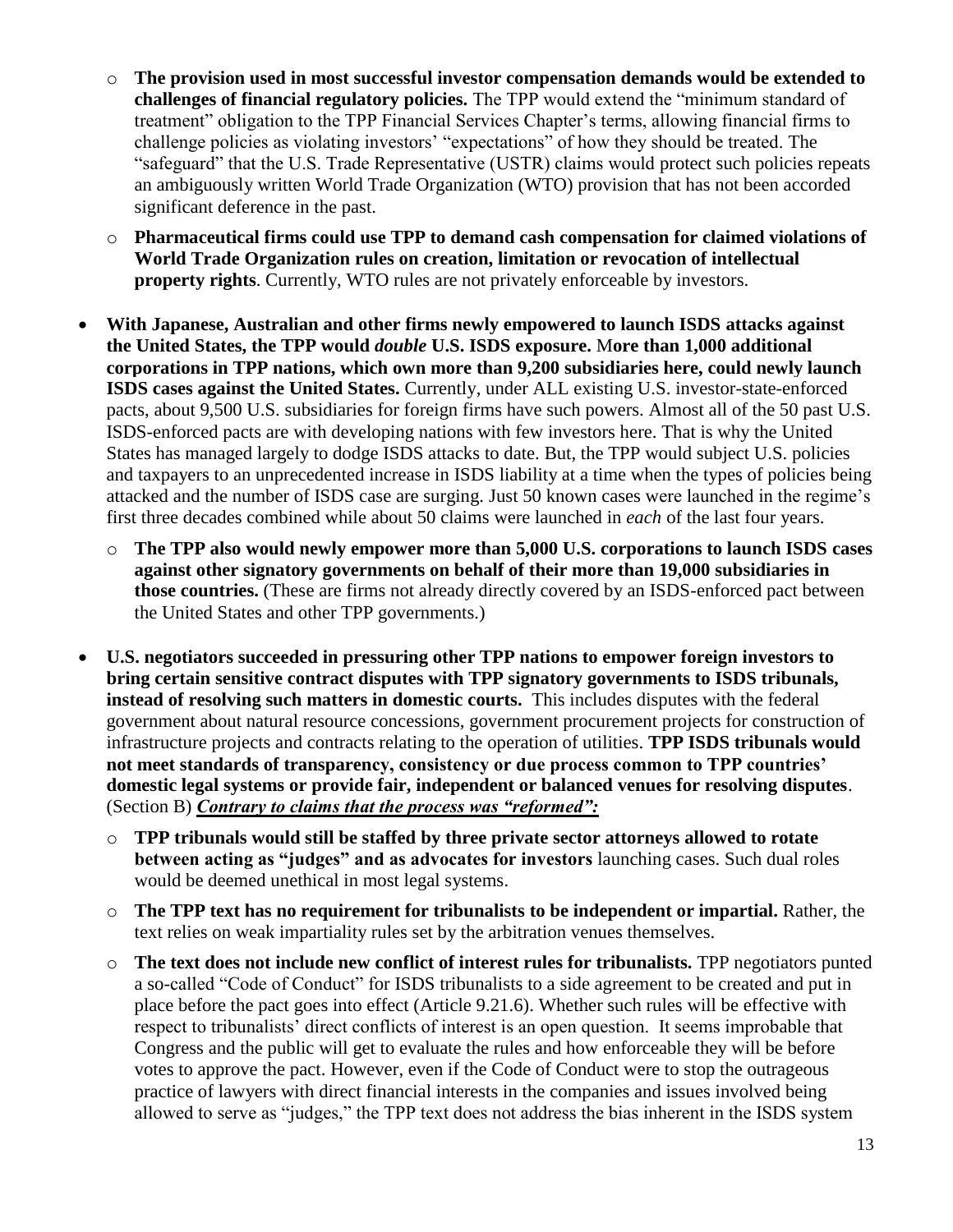and underlying the business model of lawyers engaged in this field: ISDS tribunalists have a structural incentive to concoct fanciful interpretations of foreign investors' rights and order compensation to increase the number of investors interested in launching new cases and enhance the likelihood of being selected for future tribunals.

- o **The provisions on expedited dismissal of "frivolous" cases replicate the language included in U.S. pacts since the Bush II administration with respect to timelines for such claims and tribunals' authority to order claimants to pay costs for dismissed cases.** The only new term makes explicit a factor (that a claim is "manifestly without legal merit") that is inherent in the standard for expedited dismissal that has been included in past U.S. pacts and in the TPP: that "a claim submitted is not a claim for which an award in favour of the claimant may be made…"
- o **There is no system of outside appeal on the merits of a decision. Nor is an appellate body established within TPP**. The text retains tribunalists' full discretion to determine how much a government must pay an investor. This can include claims for the "expected future profits" the tribunal surmises would have earned in the absence of the policy under attack. ISDS tribunals have ordered billions in compensation under existing U.S. pacts alone for toxic bans, land-use policies, financial stability measures, forestry rules, water services, economic development policies, mining restrictions and more. Pending claims under U.S. pacts total more than \$25 billion.
- o **There is no "exhaustion" requirement – that foreign firms seek redress in domestic legal and administrative venues before resorting to ISDS.** Instead, foreign investors can forum shop.
- o **Even when governments win, under TPP rules they can be ordered to pay for the tribunal's costs and legal fees, which average \$8 million per case.**
- **TPP does not include the promised "reforms" of the substantive foreign investor rights underlying egregious past rulings.** 
	- o **The TPP retains the "Minimum Standard of Treatment" and "Indirect Expropriation" language from past U.S. pacts that grants foreign investors** "rights" to not have expectations frustrated by a change in government policy. Under the TPP, it does not matter if the changed policy came in response to a new financial crisis or health discovery or environmental catastrophe, *or if it applies to domestic and foreign firms alike.*
	- o **There are no new safeguards that limit ISDS tribunals' discretion to issue ever-expanding interpretations of governments' obligations to investors and order compensation on that basis.** The text reveals virtually identical "limiting" annexes and terms that were included in U.S. pacts since the 2005 Central America Free Trade Agreement (CAFTA) that have failed to rein in ISDS tribunals. CAFTA tribunals have simply ignored the "safeguard" annexs that are replicated in the TPP and as with past pacts, in the TPP such tribunal conduct is not subject to appeal.
	- o **The TPP includes an overreaching definition of "investment" that would extend the coverage of the TPP's expansive substantive investor rights far beyond "real property," permitting ISDS attacks over government actions and policies related to financial instruments, intellectual property, regulatory permits and more.** Proposals to narrow the definition of "investment," and thus the scope of policies subject to challenge, that were included in an earlier version of the text that leaked have been eliminated.
	- o **The lack of robust "denial of benefits" provisions would allow firms from non-TPP countries and firms with no real investments to exploit the extraordinary privileges the TPP would establish for foreign investors.** This includes firms from non-TPP countries that have incorporated in a TPP signatory country. Thus, for instance, one of the many Chinese state-owned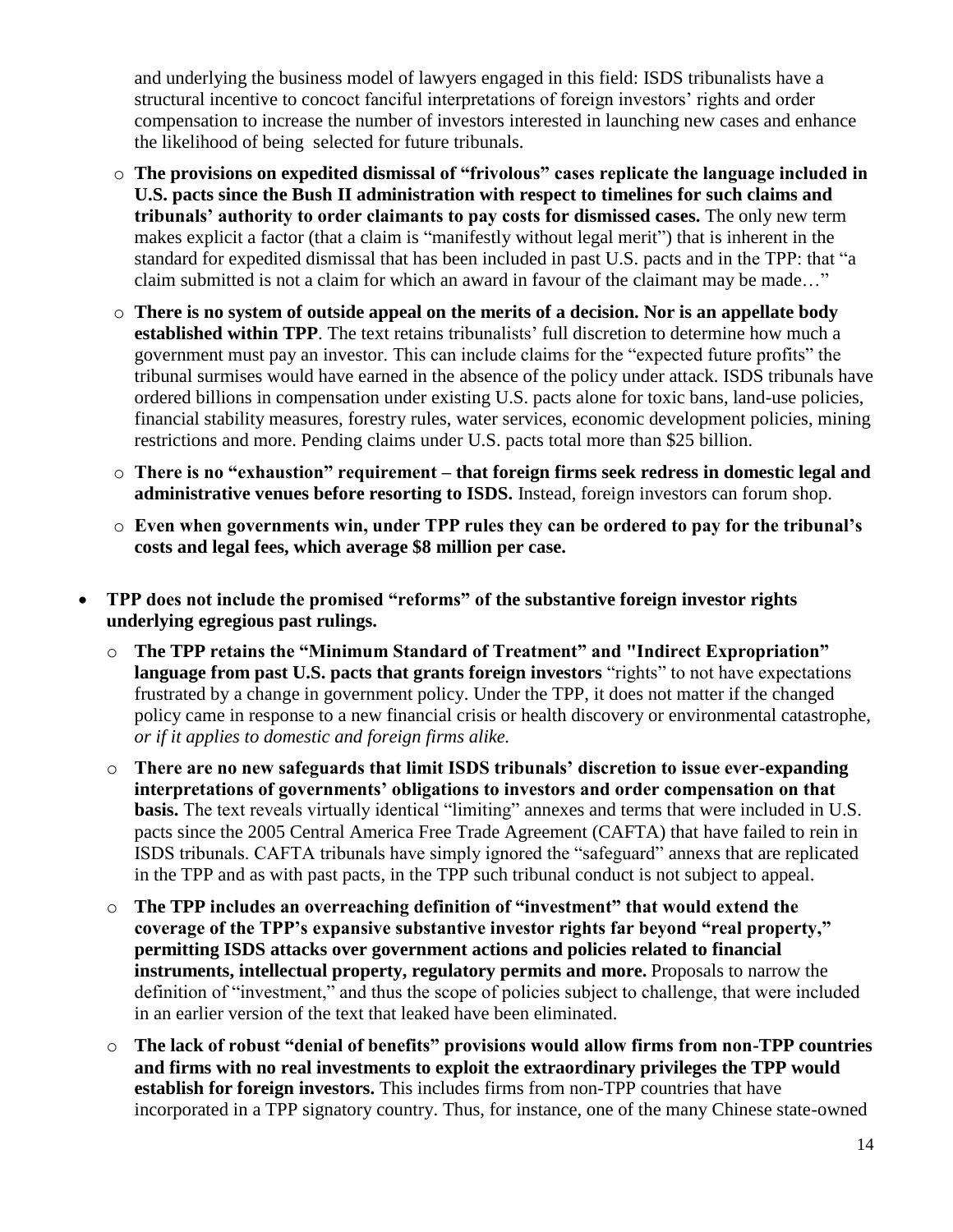corporations in Vietnam and Malaysia (that also have U.S. investments), could "sue" the U.S. government under this text. Language limiting investors to those that have "substantial business activities" is not defined, and tribunals have been willing to consider very minimal investments in host states as conferring nationality for the sake of gaining treaty protections.

- **Proposals included in leaked earlier drafts to extend even the TPP's weak general exceptions for environmental and health policies to the Investment Chapter were rejected**. Instead of real safeguards to stop attacks on nations' environmental, health and other regulatory policies, the TPP text replicates the same self-cancelling provision included in past U.S. pacts, although with more Policy types listed. The provision, which limits the rule of construction to only environmental and other policies that *already are consistent* with the agreement makes the measure meaningless. A safeguard is only needed to protect policies that would otherwise violate the agreement's rules. The relevant provision (Article 9.15) reads "Nothing in this Chapter shall be construed to prevent a Party from adopting, maintaining or enforcing any measure **otherwise consistent** with this Chapter that it considers appropriate to ensure that investment activity in its territory is undertaken in a manner sensitive to environmental, health or other regulatory objectives." (emphasis added)
- **The only meaningful new ISDS safeguard included in the final TPP text is a carve-out for tobacco-related public health measures that allows countries to elect to remove such policies from being subject to ISDS challenges, either in advance or once a policy is attacked**. Leading health groups, pro-free-trade former New York City mayor Michael Bloomberg and TPP nations like Malaysia pushed for years for more expansive terms. These proposals would have prevented all TPP challenges to tobacco-related health policies, including by other governments and would have excluded tariff cuts on unprocessed tobacco and tobacco products that would result in the lowering of the price of cigarettes. The final tobacco provision makes clear that government-to-government challenges to tobacco control measures are allowed as is tariff elimination on tobacco and tobacco products. But even with these unfortunate limitations, the final provision is considerably better than past ISDS tobacco control exception proposals. It provides an example of how a meaningful trade pact safeguard against ISDS attacks could be structured. That said, because the TPP's Investment Chapter includes a Most Favored Nations provision, a tobacco company could demand the better investor rights provided in other ISDS-enforced investment agreements the regulating country has enacted. (Indeed, the TPP tobacco language was motivated in part by various subsidiaries of Phillip Morris using the ISDS clauses of various countries' ISDS-enforced agreements to attack Australian and Uruguayan tobacco control policies.) However, even with those not insignificant caveats, this real carve-out from ISDS liability for various forms of health-related tobacco control policies makes apparent how ineffective and meaningless the chapter's language advertised by the White House as protecting other health policies and the environment actually is (Article 9.15). The tobacco provision also begs the question why only tobacco control policies are excluded from ISDS attacks, given no other provision of the Investment Chapter nor the TPP's General Exceptions Chapter provides any meaningful safeguard or effective exception to stop ISDS attacks on other public health measures, from toxins bans to patent policies to pollution cleanup requirements. (For more on the TPP's tobacco-related provisions, see the text analysis from Action on Smoking and Health.)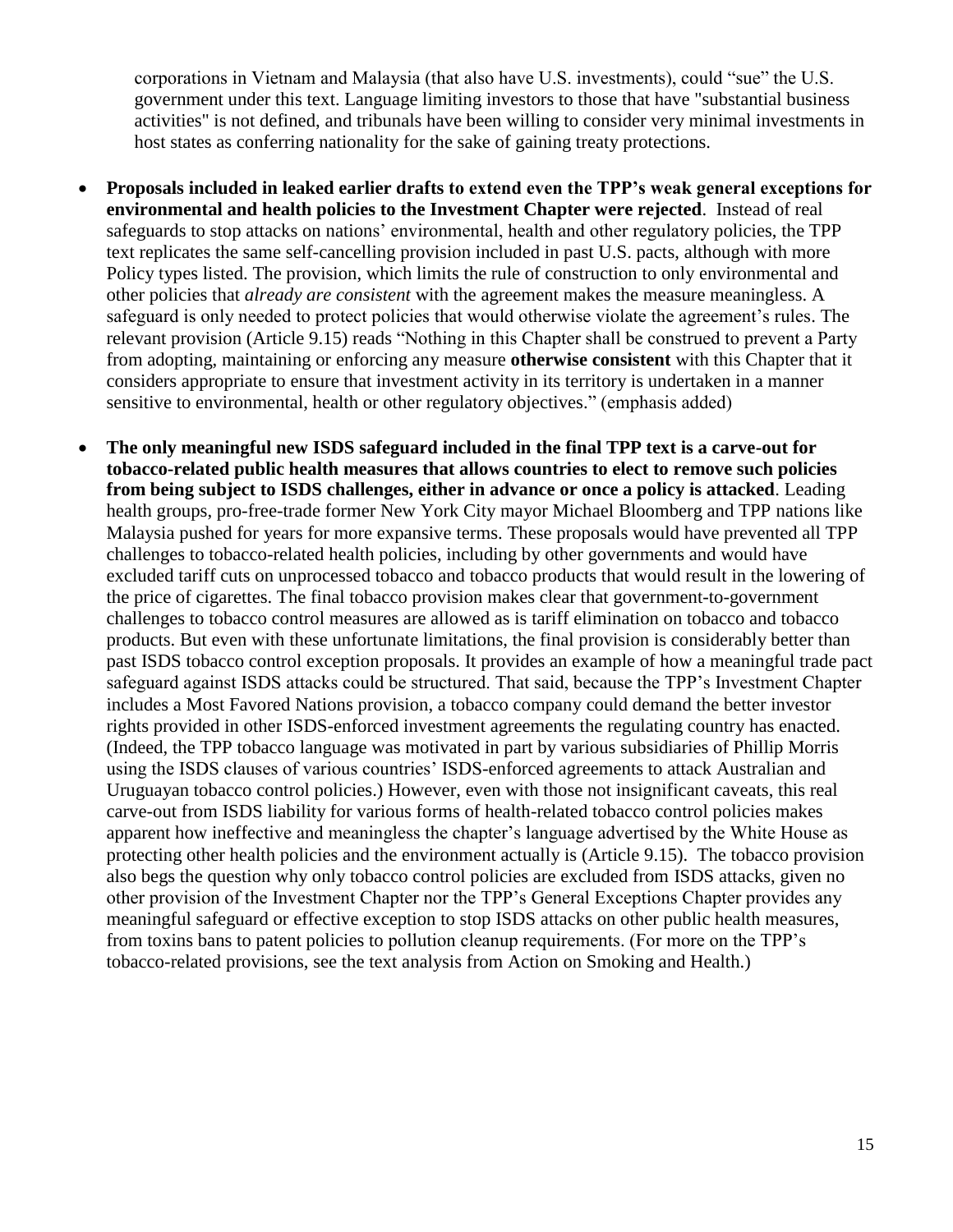### **LABOR CHAPTER: Vietnam, Malaysia Side Agreements a New Low, Labor Text Does not make Significant, Meaningful improvements Over Bush Standards that Have Not Improved Conditions**

- Firms that can operate in conditions in which ILO core labor standards are not respected drive down wages and working conditions, drawing in additional investment, enabling social dumping of lowerpriced goods, and suppressing wages and working conditions in other markets against which producers everywhere are forced to "compete."
- **Past trade agreements, even those that contain the so-called "May 10" provisions, failed to protect labor rights and reverse the race to the bottom. The TPP Labor Chapter does not make significant, meaningful improvements over the nearly decade old George W. Bush era standard**. Rather, the side arrangements made with Vietnam, Malaysia and Brunei represent a new low. The "achievements" touted by USTR appear to be of limited value.
- **The vast majority of the recommendations made by organized labor were completely ignored. A sampling of labor asks omitted from the TPP**:
	- o To improve compliance and enforceability, define the core labor standards, e.g., by referring to ILO Conventions
	- o To protect workers and raise wages, require that Parties not waive or derogate from *any* of their labor laws (laws implementing either ILO Core Conventions or acceptable conditions of work) regardless of whether the breach occurred inside or outside of a special zone
	- o To protect workers and raise wages, define "acceptable conditions of work" more broadly to include such concepts as payment of all wages and benefits legally owed and compensation in cases of occupational injuries and illnesses
	- o To increase compliance with labor obligations, include commitments aimed at ensuring effective labor inspections
	- o To increase compliance with labor obligations, allow a petitioner to make a complaint based on a single egregious violation, rather than waiting for a "sustained or recurring course of action" to occur
	- o To remove requirement that violations must be in a manner affecting trade or investment between the parties", which leaves out most public sector workers.
	- o To prevent abuse of vulnerable workers and a spiral to the bottom in wages and working conditions, ensure migrant workers receive the same rights and remedies as a country's nationals
	- o To prevent human trafficking and forced labor, establish enforceable rules for international labor recruiters
	- o To ensure timely enforcement and reduce unwarranted delays, establish clear, universal timelines for consideration of labor complaints
	- o To reduce excessive discretion to ignore or delay labor complaints, require that a Party that has received a meritorious complaint will promptly and zealously pursue the case (to avoid years-long delays like those confronted in the Guatemala and Honduras cases)
	- o To help raise standards across the region, create an independent labor secretariat that researches emerging labor issues and reports on best practices and establish Trans-Pacific works councils for firms operating in more than one TPP country

#### **Instead, the USTR made minor changes likely to have little impact:**

o The commitment to "discourage" trade in goods made with forced labor is not equivalent to a commitment to prohibit trade in such goods. It could be met by hanging a poster, for example.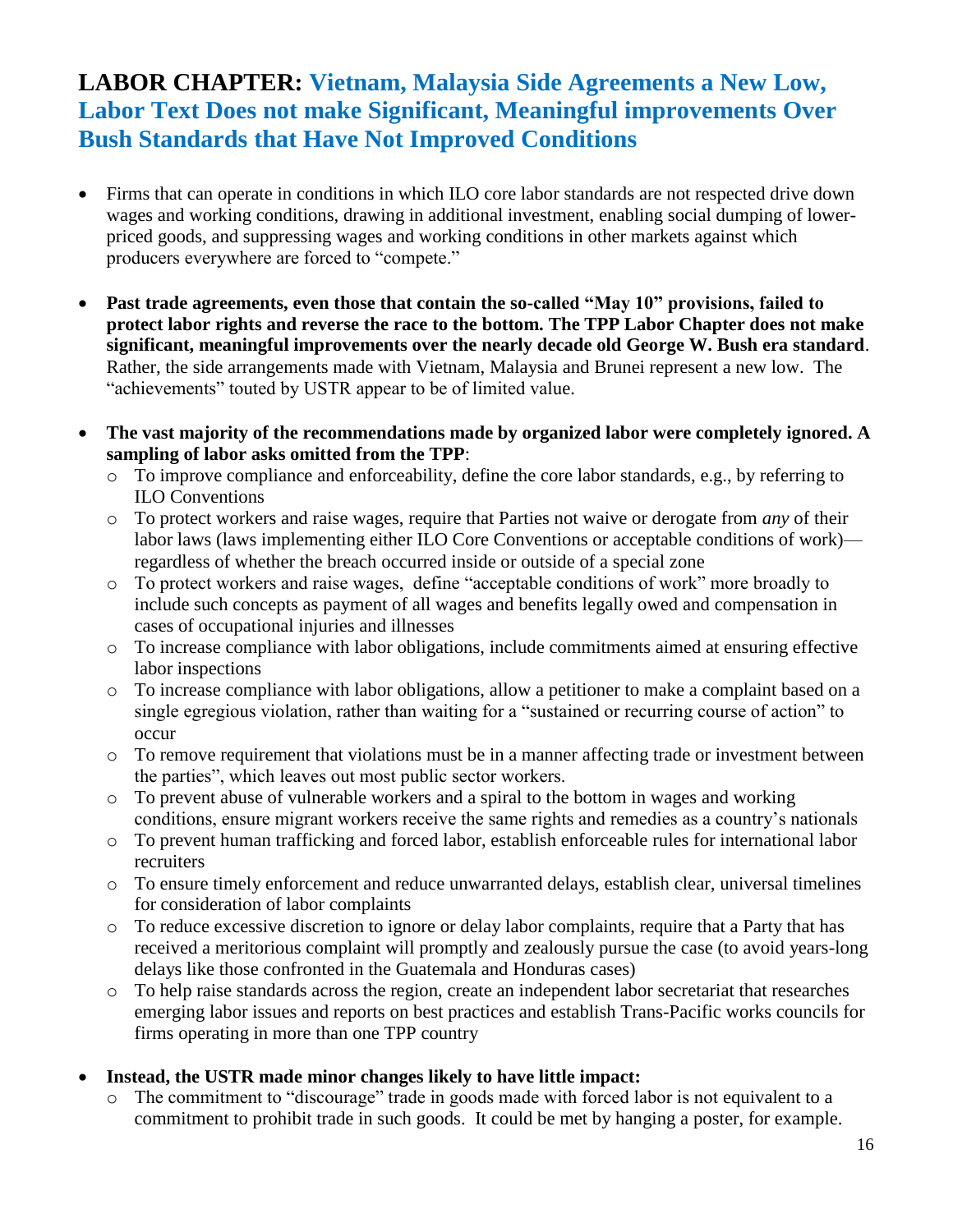- o The commitment to have laws regarding acceptable conditions of work fails to set standards for such laws. The minimum wage in Brunei could be a penny an hour, for example.
- o The commitment not to waive or derogate from laws implementing acceptable conditions of work in an Export Processing Zone leaves most TPP workers unprotected. The commitment is too narrow to be of clear value to workers.
- o Too much of the new text (vis a vis "May 10") relies on legally imprecise language like "may" and "endeavor to encourage". Such language, which is aspirational rather than obligatory, does not provide the clear protections workers in the region need to organize, collectively bargain, and raise their wages in a safe and just working environment. Aspirational language will not help build new markets for U.S. products.
- **Analysis of the country specific plans to follow in the coming days, but we note with great disappointment the lack of any plan for Mexico,** which is and has long been woefully out of compliance with international labor standards. To be clear, we maintain that no country should get TPP benefits until it complies with all the obligations of the TPP, including its labor standards.

### **MARKET ACCESS**: **Where is the Upside for U.S. Workers and Producers Because Downside is Clear**

- The TPP lowers U.S. tariffs to zero, giving our competitors unfettered access to the U.S. market while some other countries are allowed dramatically longer periods of time to open their markets.
- The ability of other countries, like Vietnam, to maintain their tariffs for significant periods of time will provide further incentives for U.S. companies to outsource production and offshore jobs and use Vietnam as an export platform to send their products back to the U.S. A good example of this is our experience with China where more than 45% of the products produced by foreign-invested enterprises are exported to the U.S. rather than sold to Chinese consumers.
- According to an initial analysis published in the Wall Street Journal, the U.S. market access concessions alone will increase the U.S. trade deficit in manufactured goods and autos and auto parts by more than \$55 billion dollars resulting in the loss of more than 330,000 jobs.
- Tariffs are not the only impediment to U.S. exports to TPP countries. The TPP countries with whom the U.S. does not have existing free trade agreements with have utilized various market access impediments as well as maintain state-owned enterprises and non-market economic policies (Vietnam) to ensure the success of their companies. The TPP will do little to ensure that access for U.S. exports will increase to offset the flood of imports that are anticipated.
- Currency manipulation can ensure that any "market access" achieved in this chapter is undermined.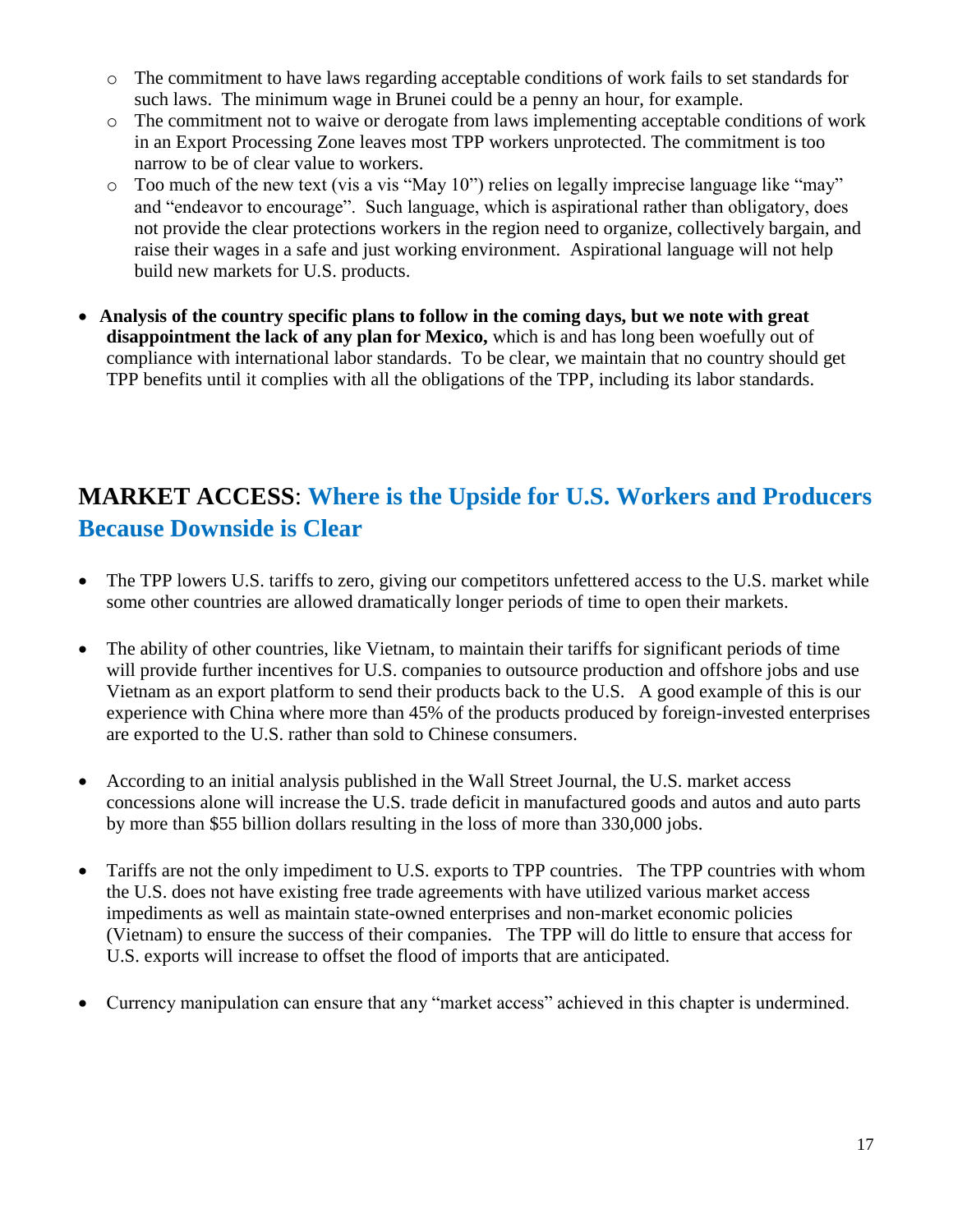# **PROCUREMENT CHAPTER: Rules on Buy America, Buy Local - America's Domestic Producers & Their Employees, Responsible Purchasing Policies Net Losers**

- Trade commitments that require the federal government to treat foreign bidders as if they were U.S. bidders undermine one of most important job creation tools: fiscal policy. Governments should be able to use stimulus funds to create jobs within their borders, and not be required to spend those funds to create jobs elsewhere—nor should developing countries be prevented from using their limited funds on domestic stimulus. That is why the AFL-CIO recommended omitting a Government Procurement chapter from TPP.
- **Tthe TPP gives bidders from Vietnam, Malaysia, Brunei, and other TPP countries expansive access to U.S. goods, services, and construction contracts.**
- **It is not clear that responsible bidding criteria (such as a requirement that a bidder not have outstanding environmental clean-up obligations or the use of bonus points for bidders with better safety records) will be free from "barriers to trade" type challenges.**
- **Though the agreement does not cover state procurement at this time, the TPP requires that the Parties "commence negotiations with a view to achieving expanded coverage, including subcentral coverage" within three years.** Such provisions could undermine popular local and state preference programs.
- Given that USTR has not produced any studies showing that Government Procurement provisions in prior agreements are net job and wage winners for U.S.-based workers—despite repeated requests we can only conclude that such evidence does not exist and that this entire chapter is a gain for global corporations, but not for U.S. workers.
- Partial List U.S. Procuring entities now open to TPP bidders (there are at list 93 specific procuring entities listed): Department of Transportation (in part), Department of Defense (in part), Department of Veterans Affairs, Department of State, Department of Agriculture (in part), Department of Homeland Security (in part), General Services Administration, The Smithsonian Institution, Federal Prison Industries, Inc., Federal Reserve System, Federal Communications Commission, Tennessee Valley Authority (except Malaysia)

# **RULES OF ORIGIN CHAPTER: ROOs, Particularly for Autos, Won't Promote Jobs in U.S., Or Wider TPP Area**

 The single most critical area where the rules of origin concern domestic production and the workforce is in the auto and auto parts sector. **The TPP dramatically lowers the existing North American Free Trade Agreement requirement of 62.5% content (which itself did not work well and promoted a major production shift to Mexico) to a new 45%, TPP-wide regional value content standard based on the net cost method. This is a substantial drop in the requirement for**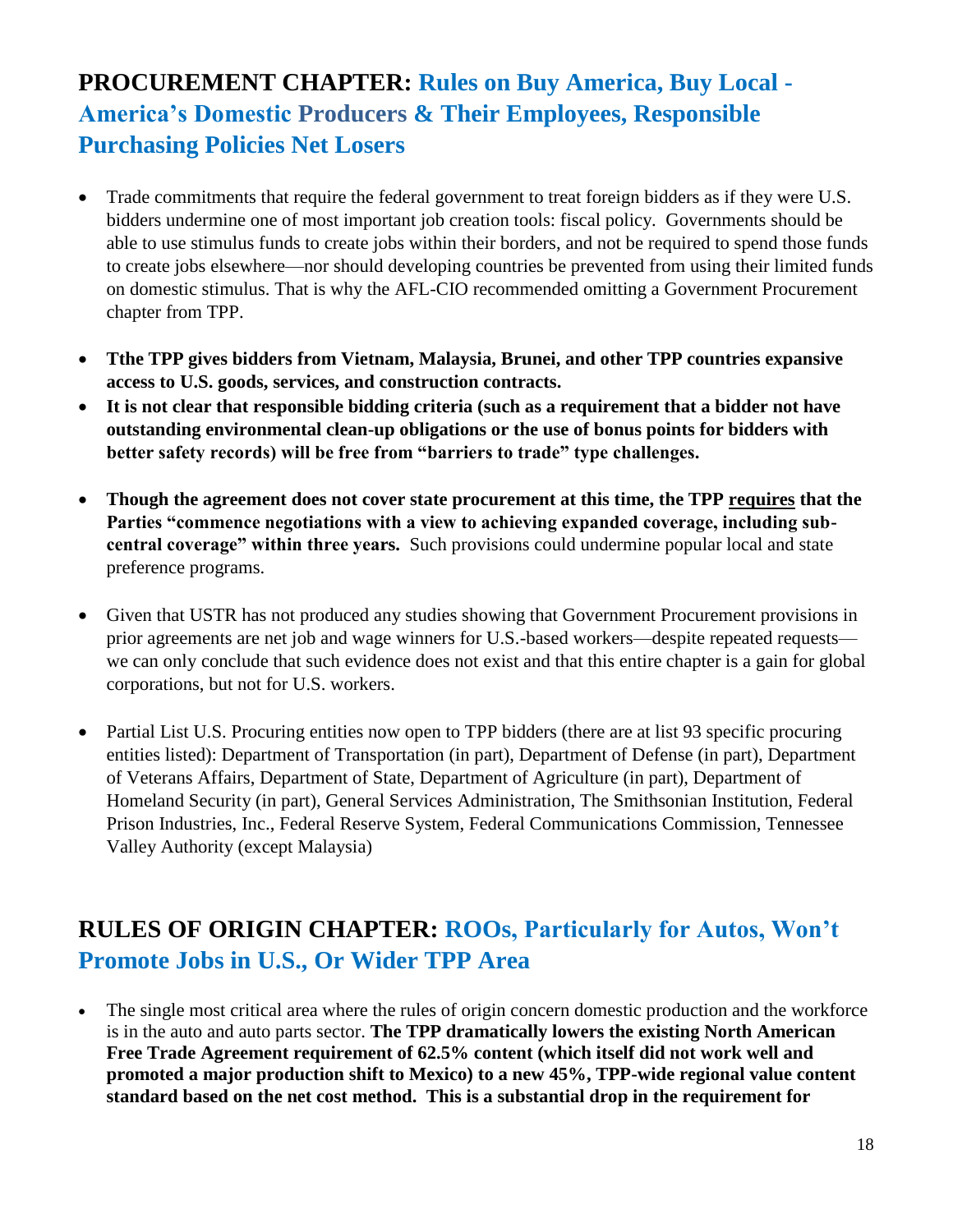**content that will increase the percentage of parts from China and other non-TPP countries that could be in a vehicle and still qualify for the vast preferences of the Agreement.**

- o **Essentially, an auto with 55% Chinese content could be considered to be Made in America or Made in the TPP under the provisions of the Agreement, qualifying** for its tariff benefit while undermining the premise that somehow China would have to raise its standards in order to benefit from the TPP.
- **In the final days of the negotiations, the TPP text was modified to include a new provision that would grant preferences for additional parts that would be considered to be made by a TPP country whether or not they, in fact, were actually produced in those countries.** This new approach opens up a huge loophole that might, in fact, result in the stated 45% requirement actually being closer to 30-35% making it the lowest rule of origin requirement of any FTA involving the U.S.
	- o **This new provision establishes a standard that appears to be similar to a "deemed originating" standard—meaning many important auto parts will count as TPP-originating whether or not they actually came from a TPP country**. Parts subject to this weaker rule include certain body parts, glass and other items.
- **In addition, the rules of origin would potentially allow for further reductions in the value of the content that might have to come from a TPP country to qualify for the Agreement's benefits: parts that met the low thresholds in the Agreement would then be considered to originate in the TPP essentially then being considered to be 100% sourced in the TPP, driving the nominal 45% regional value content down even further.**
- **The** *Wall Street Journal* **published an initial estimate that the U.S. trade deficit in autos and auto parts would increase by \$23 billion making it the single greatest loser of any sector.**
- **Finally, it is important to note that additional countries could "dock on" to this agreement in the future. Therefore, the ROO standard could prove to be weakened over time as more production is shifted to non-TPP countries, threatening U.S.-based auto supply chain jobs.**

# **SANITARY AND PHYOSANITARY CHAPTER: Constraints on Food Safety Provisions**

- **New language on border inspection allows exporters to challenge border inspection procedures:**  The TPP contains specific language on border inspections that allow challenges to the U.S. border inspection system. Border inspections must "limited to what is reasonable and necessary" and "rationally related to available science," which allows challenges to the manner inspections and laboratory tests are conducted. (Art. 7.11 at para. 5.)
- **New language allows exporters to challenge specific detentions at the border for food safety problems:** New language that replicates the industry demand for a so-called Rapid Response Mechanism that requires border inspectors to notify exporters for every food safety check that finds a problem and give the exporter the right to bring a challenge to that port inspection determination. (Art. 7.11 at paras. 6 to 8.) This is a new right to bring a trade challenge to individual border inspection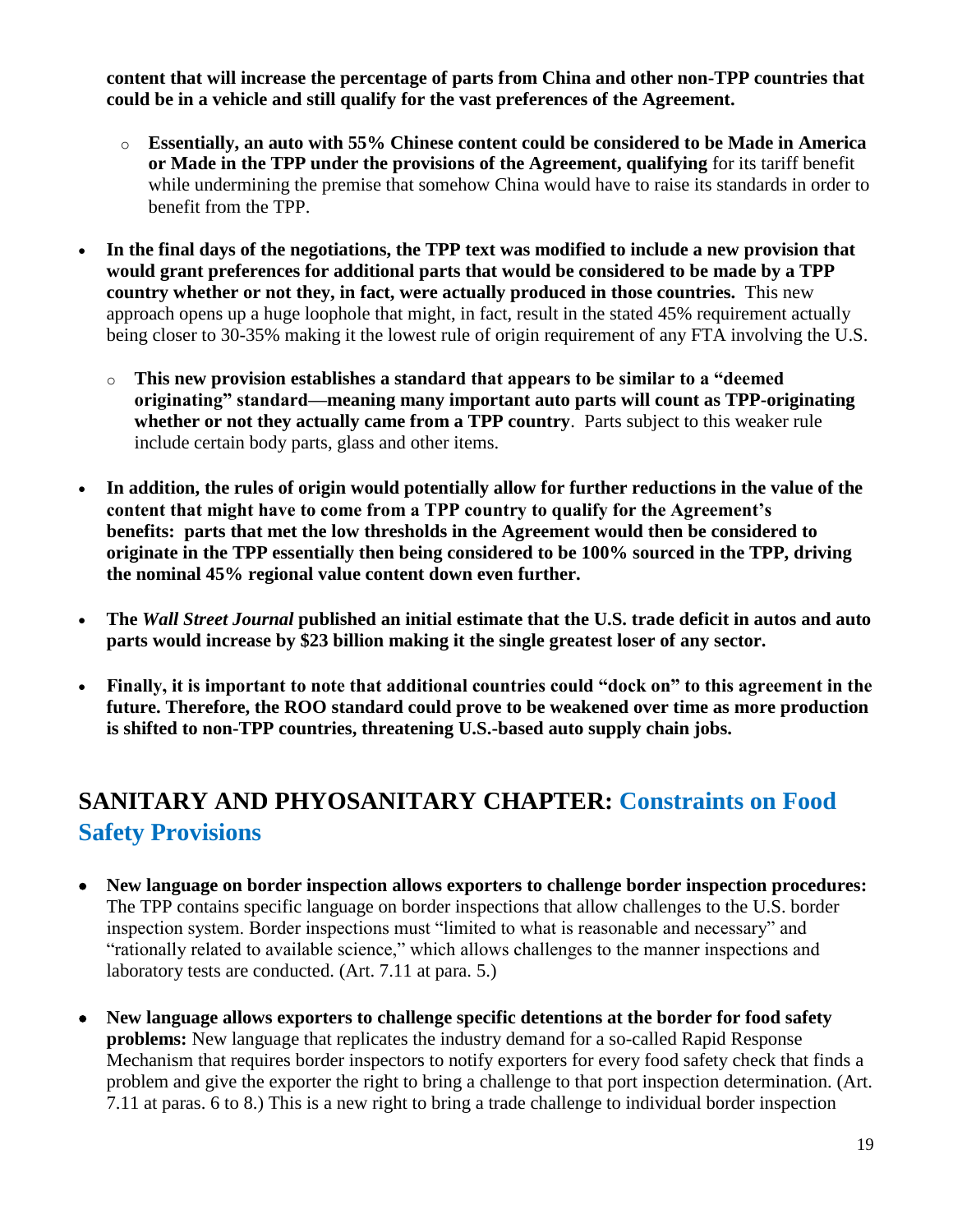decisions (including potentially laboratory or other testing) that second-guesses U.S. inspectors and creates a chilling effect that would deter rigorous oversight of imported foods.

- **Stronger language on risk assessment makes it easier to challenge U.S. food safety laws and allows foreign review of U.S. regulatory process:** The TPP SPS risk assessment language is considerably stronger than the WTO SPS rules and includes deregulatory catch-phrases that are designed to make it easier to lodge trade disputes against food safety measures. (Art. 7.9 at para. 5.) Food safety oversight would be assessed based not on the extent to which it protected consumers but primarily on the extent it impacted trade, and the language favors risk management strategies that put trade before food safety. (Art. 7.9 at para. 6(b).) The U.S. regulatory process already has considerable risk assessment and cost benefit requirements, this language allows foreign countries to challenge the underlying determination, science and analysis in the rulemaking process.
- **Encourages the use of private certifications for food safety instead of government inspection:**  The TPP includes new language that encourages the use of private certifications of food safety assurances — either third party certifications or potentially even self-certification — that would meet the same food safety objectives. (Art. 7.12.) Third party or self-certified food safety claims are considerably worse than independent, government oversight because there is a financial incentive to certify the food as safe. Several U.S. food safety outbreaks have occurred at facilities that received private certifications that attested to their food safety (the companies behind the 2009 peanut butter salmonella outbreak, 2010 egg salmonella outbreak and the 2011 cantaloupe listeria outbreak all received outstanding ratings from their third-party certifier).
- **Thematically prioritizes the international trade in food ahead of food safety:** The TPP SPS preamble says governments can protect human, animal and plant health and life *"while facilitating and expanding trade"* — which means that food safety oversight can exist only in conjunction with trade expansion. The WTO SPS preamble allows food safety oversight but warns of food safety programs that are discriminatory or act as barriers to trade. (Art. 7.2(a).)

# **STATE OWNED ENTERPRISES TERMS: Rules Won't Reverse Rise of SOEs and their Undermining of U.S. Domestic Production and Employment**

- The negative impact of state-owned enterprises and state controlled and supported entities on domestic production and employment in the U.S. has increased dramatically over the years. While China's SOEs have had an enormous negative effect on the U.S., other countries – including TPP participants Vietnam, Malaysia and Singapore maintain and support vast SOEs which control significant portions of their economies. Indeed, Vietnam continues to be considered as a non-market economy under the terms of their WTO accession.
- Other countries have taken a cue from China and these other countries to actually increase the power and reach of their SOEs not only in their own markets, but in global commerce. The effect has been devastating in industries ranging from steel and other metals, to telecommunications, chemicals and many others. The TPP has been touted as the first agreement with a chapter addressing the activities of SOEs and proponents have argued that we need to write the rules so China doesn't have the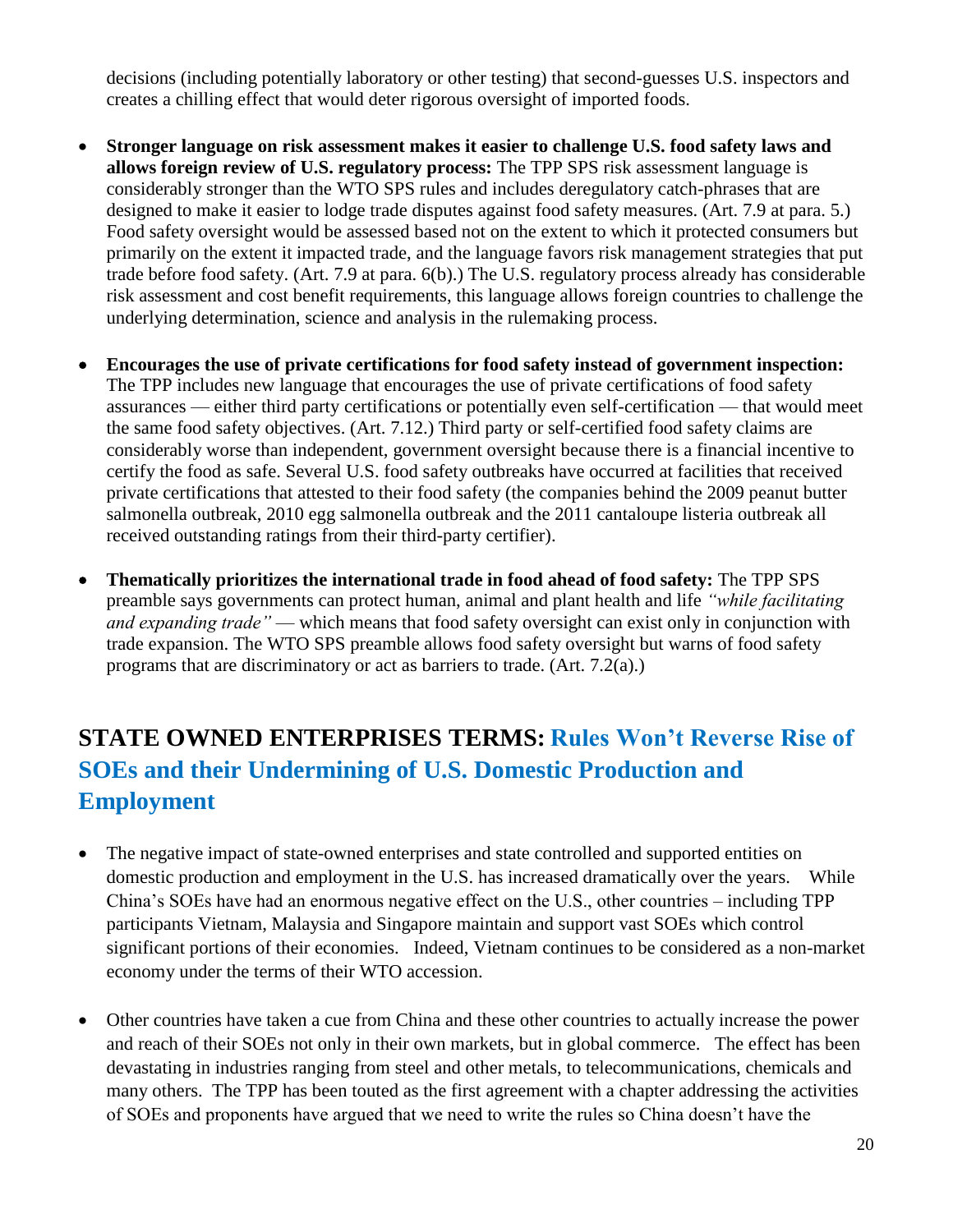opportunity to set the standards. Unfortunately, the standards created in the TPP text will do little to nothing to reverse the rise of SOEs and their role in undermining U.S. domestic production and employment.

- The definitions of what a state-owned entity are not broad enough and fail to include all commercial entities that are, or potentially could, operate on behalf of the state. The text provides a definitional structure that leaves substantial flexibility for the state to exert control or influence over its entities while evading coverage of the TPP and harming U.S. companies and their workers.
- The TPP precludes action against any existing support or preferential arrangement benefitting an SOE that was provided prior to the entry into force of the Agreement. This provides a safe harbor for all the existing benefits that SOEs have received as well as those that might be provided over the potentially lengthy period of time before the agreement enters into force, for example, a 40-year no interest loan.
- The TPP fails to cover sub-federal, state-owned enterprises and only calls for a possible review of this issue after a several year period. But if China is to join, the omission of sub-central entities is critical. As The Economist magazine noted last year, while the number of SOEs in China at the federal level has been reduced over the years, there are still 155,000 enterprises owned by central and local governments. The failure to cover sub-federal SOEs in the current TPP countries, as well as a TPP acting as template for future countries, including China, via the docking clause, is a massive loophole that will have potentially devastating consequences for domestic production and employment in the U.S. The lack of coverage of foreign sub-federal entities is a critical flaw with no expectation of future coverage.
- The TPP fails to recognize the pervasive and perverse impact of SOEs in foreign countries. The text requires proof of a "direct effect" which, in many cases, is difficult to prove because of the lack of transparency (which is not sufficiently addressed in the so-called transparency clause) and the reluctance of firms to question activities of SOEs or those entities operating with state support because of concern about threats of market consequences and retaliation.
- The adverse effects provision in the TPP requires, in part, a showing of "significant" harm which fails to recognize the often corrosive, persistent effect of the operations of SOEs.
- The adverse effects provision requires a showing of harm, under normal circumstances, of at least one year. This ignores the fact that harm is often the result of individual, but repeated sales in a market such as for steel and other commodities.
- In particular, the provisions seem ill suited to adequately protect small manufacturers and ensure they can remain in business during the time to takes to gather evidence sufficient to demonstrate a harm, pursue a case, and secure relief.
- Finally, we are not confident that the SOE definition and chapter is carefully crafted to ensure the integrity of important public services including entities such as the U.S. Postal Service, Amtrak, and the Tennessee Valley Authority. Public services are not commercial enterprises and should not be treated as such.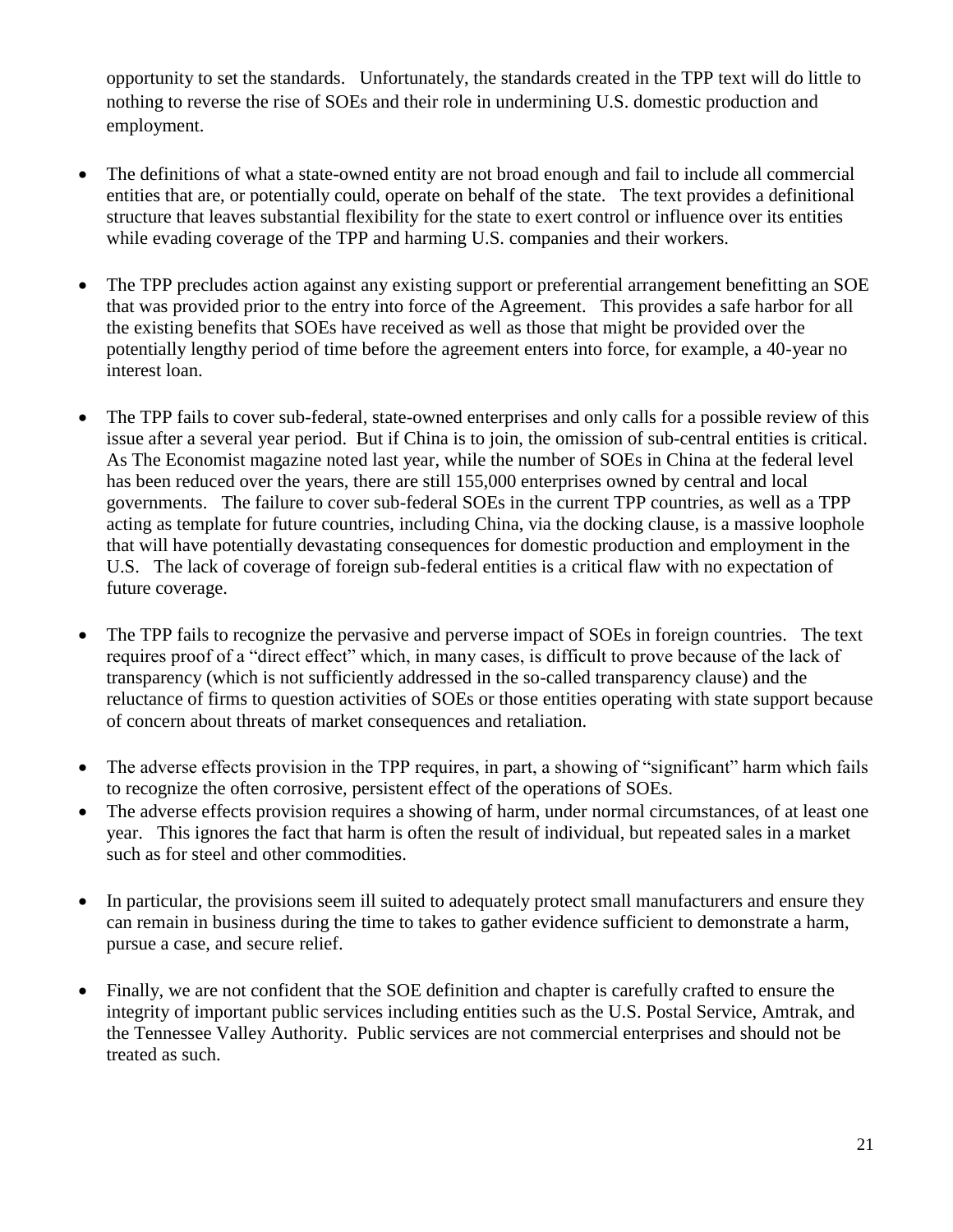# **FINAL PROVISIONS – ENTRY INTO FORCE: TPP Only Enters into Force if U.S. & Japan Approve**

- There are three scenarios for how the TPP could enter into force. (Article 30.5) All would require the United States and Japan plus some additional countries to approve the deal. Thus, if Congress does not approve the TPP, it will not enter into force for the other countries.
	- o The TPP could go into effect 60 days after all of the original countries have provided notice in writing that they completed their domestic approval processes if this occurs within two years of the deal being signed.
	- o If two years pass and all of the original signatory countries have not provided the notification, then the deal could go into effect 60 days after the two year period ends if notification has been given by at least six of the original signatories that together account for at least 85 percent of the combined gross domestic product of the original signatories in 2013. (Based on data of the International Monetary Fund using current prices in U.S. dollars.) The 85 percent requirement means both the United States and Japan must be among the six nations.
	- o If neither of those two scenarios occur, then the TPP could enter into force 60 days after the date on which at least six of the original signatories, which together account for at least 85 per cent of the combined gross domestic product of the original signatories in 2013, have provided the required notification that they approved the deal.
	- o To create pressure on countries other than the United States and Japan to ratify the deal and provide notice, the pact empowers the TPP Commission (the governing body) to determine whether the agreement will enter into force for a country providing notice it has completed its approval processes at a date after the deal went into effect for the initial group of countries.

#### **BIOTECHNOLOGY AND GMO TALKING POINTS - VARIOUS CHAPTERS: First Trade Pact to Subject GMOs to new Trade Rules**

- **The TPP is the first trade agreement to specifically identify agricultural biotechnology/GMO products and policies as subject to new trade rules:** The biotechnology, seed and agribusiness industries lobbied for and secured new trade protections for GMOs in the TPP. The National Treatment chapter includes an all-encompassing definition (all agricultural products including fish developed with a host of biotechnology techniques, including the combination of traits from unrelated plants or animals). (Art. 2.21.)
- **USDA and USTR have long-identified foreign governments' biotechnology oversight as a trade barrier, language in the TPP makes it easier to challenge these rules:** USTR has identified all agricultural biotechnology oversight (including a country's GMO approval process, GMO import monitoring and GMO labeling requirements) as potential trade barriers. Language in the TPP provides more specific avenues of attack for countries and companies to challenge foreign government oversight of agricultural biotechnology. (Art. 2.29 at paras. 4, 9 and 10.)
- **Special language designed to attack rules regulating approval of GMO crops and products:** The TPP requires countries to submit to other countries their regulatory approval process, their scientific documentation used to establish their regulatory approval process and the list of approved agricultural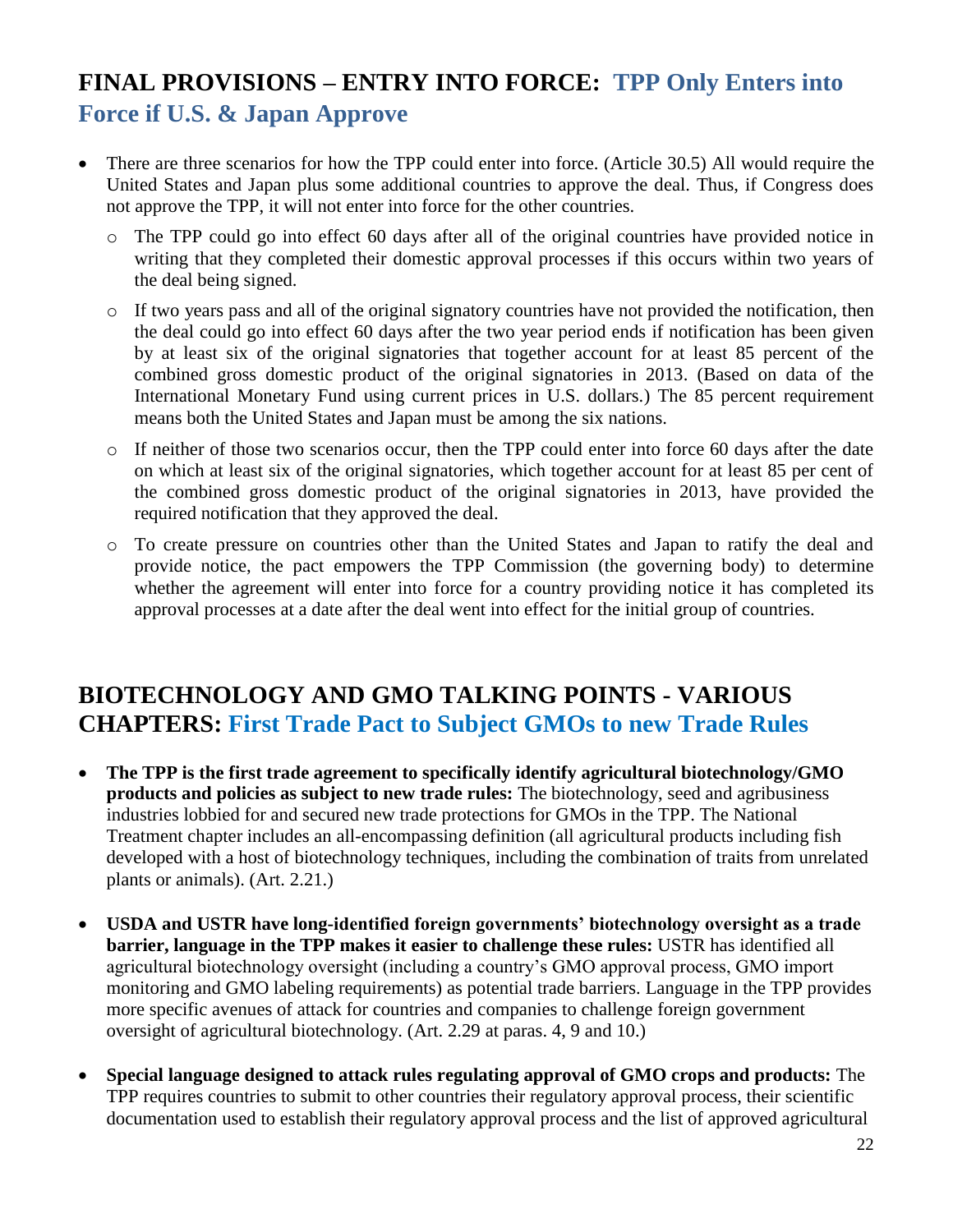biotech crops or products. The TPP specifically encourages countries to expeditiously approve GMO crops and products. (Art. 2.29 at paras. 4, 8.) These affirmative obligations facilitate foreign governments and agribusiness, biotech and food manufacturing companies to challenge biotechnology regulations under the SPS (food safety) or investor-to-state provisions.

- **Special language on testing for GMO contamination:** Countries that prohibit the import of unapproved GMO crops (or categories of GMO crops) often test imports for unapproved GMO traits (what USDA and the TPP refer to as low-level presence). U.S. companies have exported both GMO corn and rice that were unapproved (even in the U.S.) and recently a GMO corn variety that was unapproved overseas contaminated U.S. corn exports. The TPP requires countries to submit their requirements for regulating and testing for GMO contamination of imports and the scientific basis for these policies — again providing a venue for countries to challenge rules governing unapproved GMO contamination in imports and challenge at TPP tribunals whether any actions taken to stop unapproved GMO contamination are "appropriate." (Art. 2.29 at paras. 6 to 8.)
- **Specifically allow GMO regulations and safeguards to be challenged at TPP tribunals under pro-industry rules:** The TPP language on food and crop safety establishes limits on permissible regulation of GMOs unless the regulations meet very high thresholds of scientific certainty required by the TPP language on risk assessment. (Art. 7.9 at para. 5.) Regulations will be held to a standard established at a UN body known as the Codex Alimentarius (which means food law in Latin). Agribusinesses, biotechnology companies and pro-GMO governments have effectively used the Codex forum to lower the bar on what GMO regulations are acceptable for international trade. Other TPP provisions adopted from the WTO text make it easier for pro-GMO countries to challenge GMO rules for "discriminating" against "like products" (a corn-is-corn standard) or for being more traderestrictive than necessary. (Art. 2.3 at paras. 1 and 2.)
- **Leaves state and local GMO measures vulnerable to challenge:** Consumers increasingly want to know what is in their food — including GMO ingredients. Several states (Vermont, Maine and Connecticut) have already passed GMO labeling requirements, dozens of other states are considering GMO labeling laws and some local governments have enacted rules governing the cultivation of GMO crops or the use of GMO-associated herbicides. Foreign countries or companies could use the TPP provisions on labeling and National Treatment to challenge these local and state efforts to increase food chain transparency. (Art. 2.3 at para 2, Art. 8.2 and Art. 8.3 at paras. 1 and 1*bis*.)

### **TOBACCO - VARIOUS TPP CHAPTERS: How Tobacco Is Treated**

 **ISDS Carve Out - Right to elect for exemption**: Exceptions chapter Article 29.5 gives Parties the right to deny the benefits of the investor-state dispute settlement mechanism with respect to claims against tobacco control measures. The definition of "tobacco control measures" is robust, and includes alternative nicotine delivery devices (ANDs, often referred to as e-cigarettes). The language explicitly exempts trade in tobacco leaf from the exemption. This falls well short of the full exemption for tobacco measures from the entire agreement proposed by Malaysia. However, it is a huge step forward for tobacco control from previous TIAs, and is strong enough to invoke strong opposition from protobacco industry politicians here in the U.S. It is the result of a nearly 5-year effort by public health groups in nearly all TPP countries.